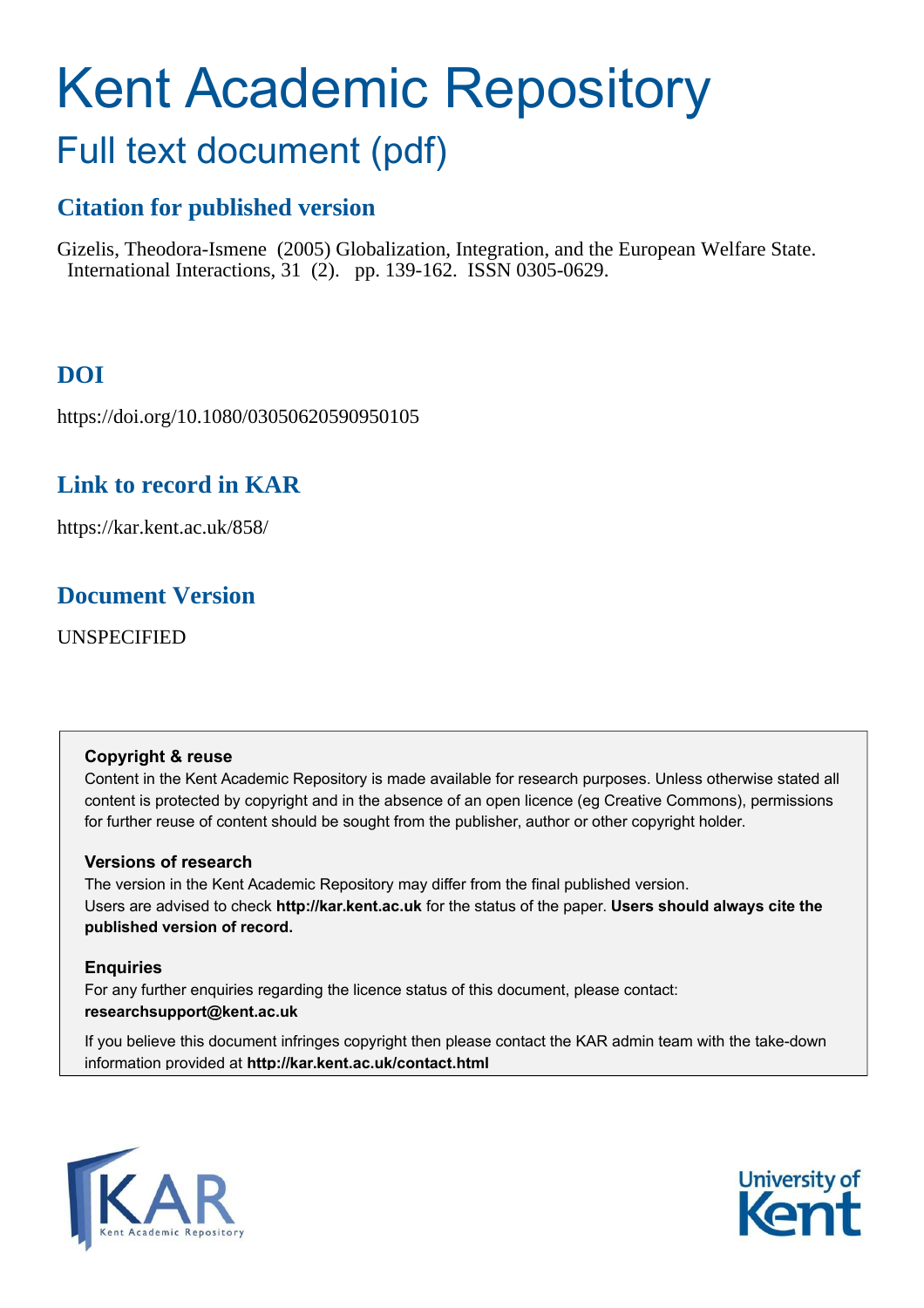the contract of the contract of the contract of the contract of the contract of the contract of the contract of



#### **GLOBALIZATION, INTEGRATION, AND THE EUROPEAN WELFARE STATE**

#### **Theodora-Ismene Gizelis**

#### Chapman University

*This paper considers three challenges to the mature European welfare states posed by economic and social integration, demographic changes, and the alleged decline of state capacity in the form of fiscal extraction in an era of globalization. I argue that the experiences of the older member states in the European Union are difficult to reconcile with the common assertions that globalization necessarily leads to a "race to the bottom" where welfare spending is downsized to the lowest common denominator. I develop a set of hypotheses on plausible linkages between demographic challenges, globalization, political capacity, and welfare spending, and test the propositions in an empirical analysis of 14 European Union member states from 1983 to 1998. My empirical results suggest that economic integration does not pose a threat to European welfare states. Rather, demographic changes such as low fertility rates and the aging of the population and their political implications for political leaders' incentives are more serious challenges for the continuation of the welfare state in Europe.*

Keywords: Welfare state, European integration, globalization, state capacity

The welfare state presently faces a number of challenges to its continuation, at least in its present form. Many current studies on welfare states agree that many governments have been forced to adopt austerity measures in their economic and social spending in the wake of economic recession. Researchers have identified a variety of reasons, both external and internal,

I am grateful to Kristian Skrede Gleditsch, Jeremy Busacca, and Constantine Drakatos for helpful comments and to Jacek Kugler and Yi Feng for providing me with data. This paper is part of a larger project funded by the Research Committee of the Academy of Athens, Athens, Greece. Previous versions of this paper were presented at the annual meeting of the American Political Science Association in Boston, August 2002 and at the Pan-European International Relations Conference in Canterbury, September 2001. E-mail: gizelis@chapman.edu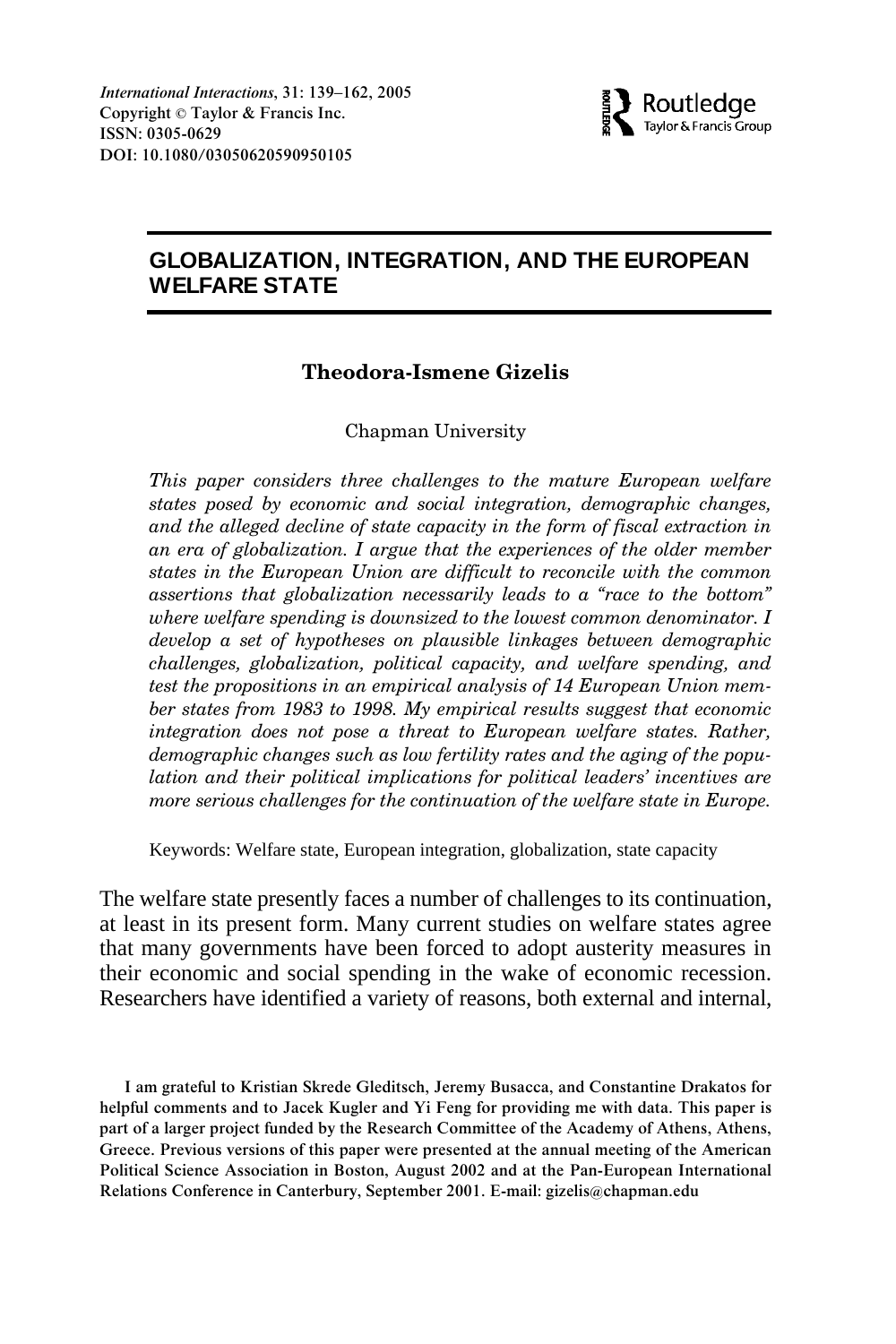that contribute to the stagnation and possible rolling back of the welfare state.<sup>1</sup> In this paper, I discuss some of the main international and domestic challenges confronting the welfare state, and evaluate the ability of states to face these challenges.

Globalization has arguably weakened the nation-state as an economic and political unit, while at the same time increased the power of other alternative political units, such as smaller regions within the nation-states, and the political impact and role of "non-political" actors with purely commercial interests (Cerny, 1999). Likewise, European integration aims to create supranational political and economic institutions that seem to challenge the primacy of the nation state and its effectiveness to regulate the welfare of its citizens.

The ability of states to respond to a changing economic environment is constrained or enhanced by a state's *political capacity*, or a state's ability to implement and enforce policies. Although state capacity in principle could be envisioned and measured along many different dimensions, Arbetman and Kugler (1997, p. 12) hold that revenue extraction is a particularly important aspect of state capacity, as this measurement indicates a government's political reach or power to influence its citizens. States that have greater extractive capacity are more efficient in implementing their chosen policies. These states can clearly assemble and command more resources, the higher the actual tax raised. The actual level of extraction relative to the potential will also tap whether a state has effective means of influencing the life of its citizens and the ability to enforce its policies.

At the domestic level, a rapidly aging population and a shrinking labor force augur markedly higher future costs for maintaining welfare benefits at current levels for most European states. The extended longevity of the populations combined with lower fertility rates in most European countries will increase the number of people over the retirement age entitle to costly pensions and care services, while the economically active population is shrinking, both in absolute numbers as well as a relative proportion in relation to the size of the nonworking population. The growth in the number of entitled will clearly increase the economic and social burden that must be carried by tax contributions from the economically active population.

<sup>1</sup>In this study, I used the terms welfare programs, welfare transfers, and welfare state interchangeably to denote state intervention in the distribution of social and economic and social resources to enhance equity or guarantee a minimum level of income. Welfare transfers include either direct re-allocation of resources such as pensions and direct transfers for segments of the population in need, or financial transfer to provide for unexpected contingencies such as unemployment and sickness. The welfare transfer variable that I apply in the empirical analysis in this paper includes different types of social protection, as defined by the European Commission (2000), Eurostat (2000) and OECD (2000), encompassing pensions, sickness benefits, and unemployment benefits, but not health benefits.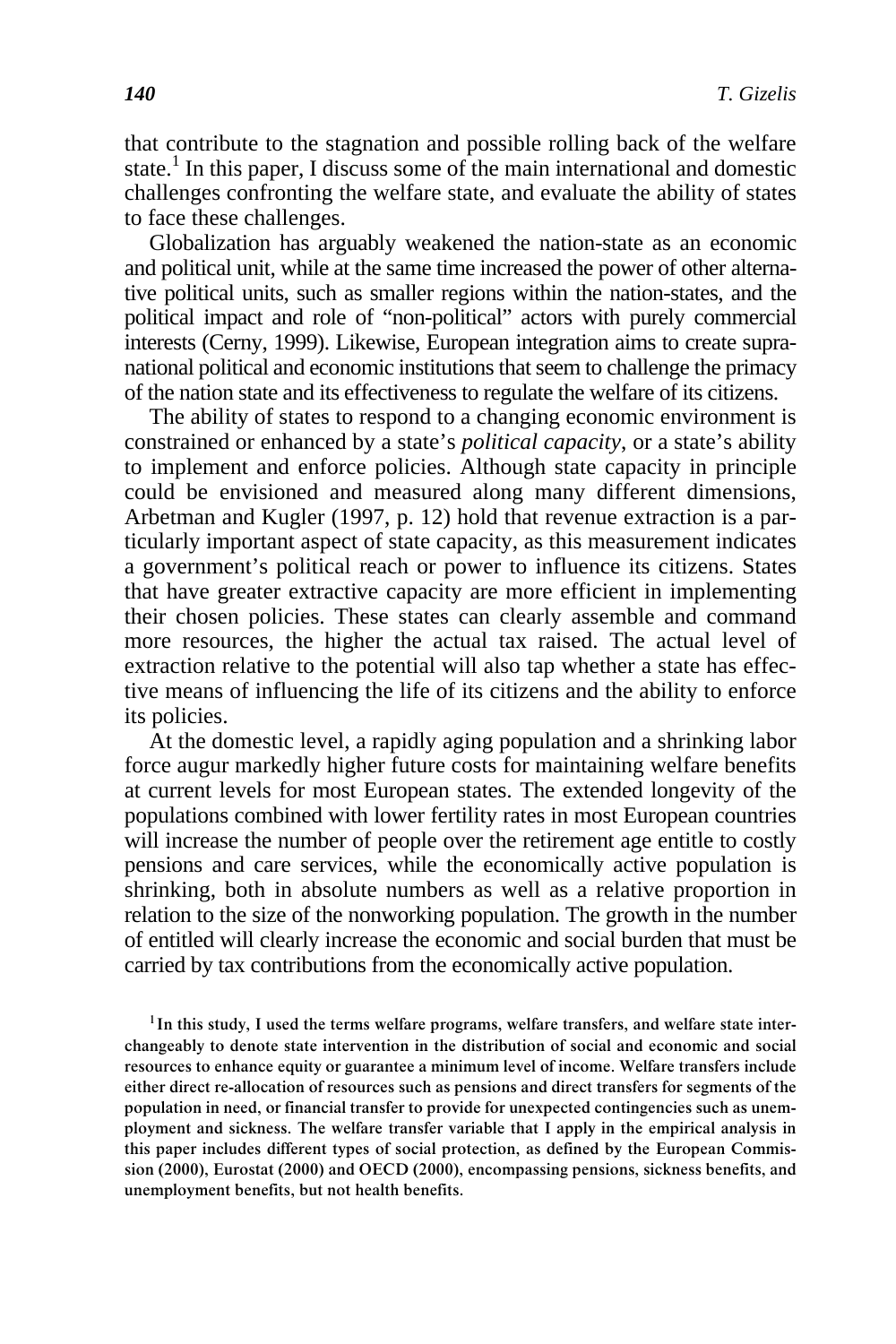The domestic and international challenges that European countries currently face, also in turn, alter the policy options available to governments for maintaining the current levels of welfare provisions. Many observers fear that increasing financial and trade integration among states coupled with these demographic trends combine to pressure these European governments to downsize welfare provisions, leading to a "race to the bottom" where states cut spending to complete with states offering less generous welfare benefits. Abundant evidence suggests that many of the traditional European welfare states such as France, Germany, and Italy are in the process of shrinking the range and scope of their institutions to remain competitive with other non-European states with fewer such constraints.

Most recent studies on the welfare states have focused exclusively on a single set of challenges to the welfare state—either consequences of globalization or domestic challenges, such as demographic changes. As a result, existing studies have not to date examined how the different internal and external challenges to the welfare state relate to one another, and how they impact the political ability of governments to enforce public policies. To evaluate accurately the future prospects of the European welfare states, one must take into account both the direct and indirect effects of "internal" and "external" constraints on welfare provisions and their impact on the capacity of states. In this paper, I try to address this issue by exploring the impact of both external and internal factors on welfare state provision and simultaneously accounting for their impact on state capacity and political stability, measured as the probability of a constitutional change in executive government.

Despite the common view that globalization poses a major challenge to the welfare state, my analysis suggests that the experiences of states in the European Union countries is difficult to reconcile with the assertions that globalization necessarily must lead to a "race to the bottom" in welfare provision. I find evidence suggesting that neither increasing financial integration nor trade openness must fundamentally undermine state capacity, but actually can give state more leverage in devising social and economic policies to respond to changing social demands. The main challenges to European welfare programs are primarily domestic in nature. Demographic changes such as an aging population can indeed impose severe constraints on the ability of European states to maintain their current levels of welfare spending. However, resources and gains from globalization can help counteract these consequences, and help states enact policies to maintain welfare provisions such as increasing the active population base to finance government services.

The paper is organized in four sections. In the following section, I develop the theoretical argument that motivations this paper. I first discuss in greater detail the internal and external challenges that welfare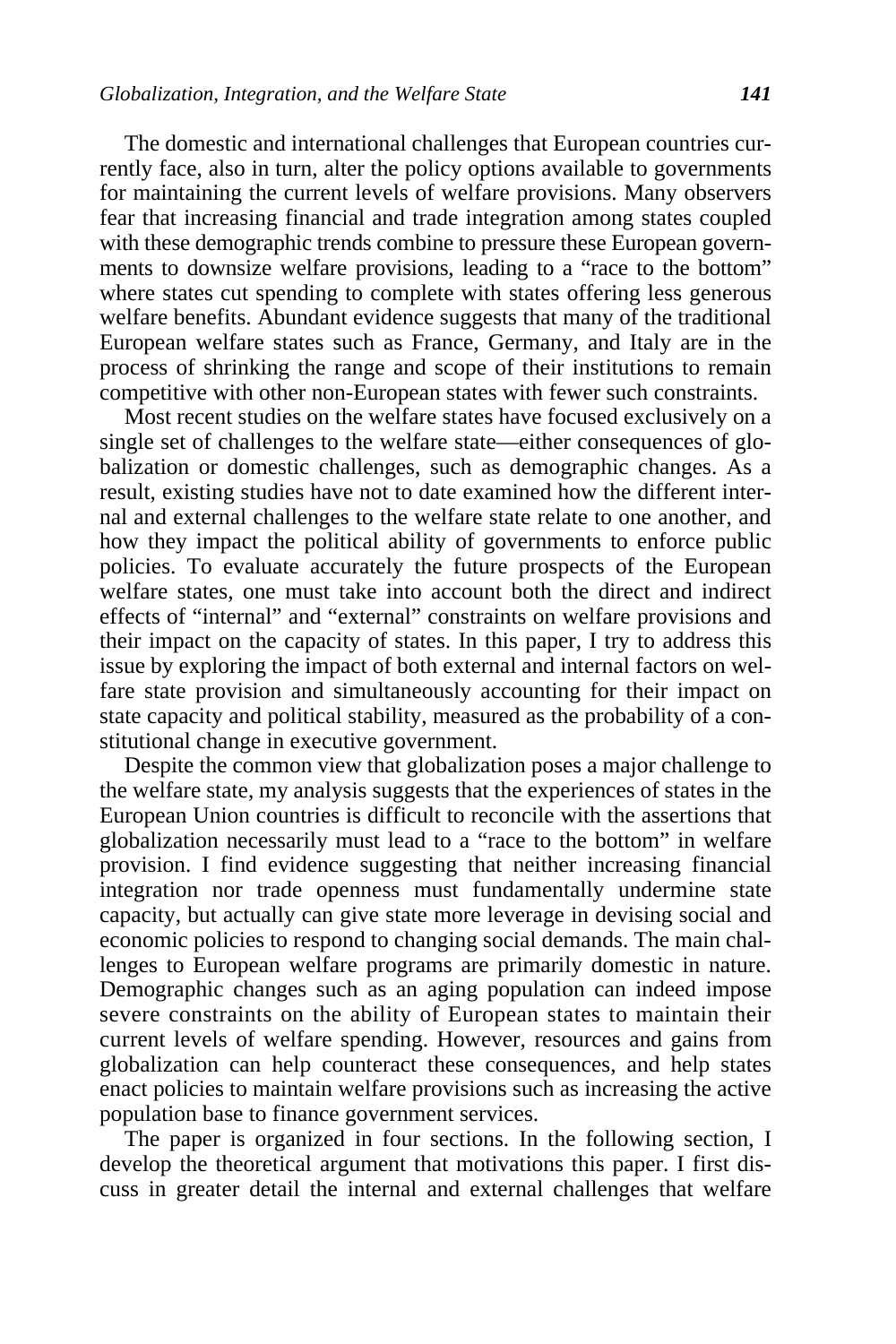states face, focusing on the old member states the European Union. I then relate the welfare state to its broader political dimensions and purposes, and discuss the relationship between state capacity and the future of the European welfare state. The subsequent section develops the research design for testing these propositions empirically, and describes the specific variables and data sources used in the empirical analysis. The next section gives an extended discussion of the empirical results and their implications for the theoretical propositions. The final section concludes the paper and provides some suggestions for future research.

#### *WELFARE STATE IN THE EUROPEAN UNION*

Outside the role of economics markets, in most contemporary capitalist economies there are a variety of government services and programs that have a substantial additional impact on the welfare of individual citizens.<sup>2</sup> Welfare spending has been an integral component of the development and consolidation of the states in the developed economies in the world. Pierson (2001a), Manow (2001), and Rhodes (2001) argue that the modern welfare state is not just a protective mechanism against certain particular market failures in capitalist economies, but rather must be considered an integral component of modern capitalism and the social fabric of developed economies<sup>3</sup>.

Western welfare states have three primary goals: redistribution, efficiency, and social cohesion. The welfare state distributes either direct funds or services in-kind to secure the working population from contingencies such as involuntary unemployment, sickness and injuries, maternal leaves, and old-age retirement.<sup>4</sup> Welfare programs correct market imperfections (e.g. adverse selection and externalities), while contributing to social cohesion and facilitating political consensus.<sup>5</sup>

 $2$ In this paper, I use the term "welfare" to denote the specific policies and services provided by the state.

<sup>3</sup>Historians usually credit imperial Germany as the forerunner of modern welfare programs. In the late nineteenth century, Chancellor Bissmarck instituted the first social security legislation in an efforts to shift the loyalties of the working class away from socialism and communism and the labor movement. The provision of social insurance helped maintain political stability and greatly strengthened the German state (Flora and Heidenheimer, 1981 pp. 18–19). On the political factors that shaped the welfare institution, see Korpi (1989), Usui (1994), and Shalev (1987).

<sup>4</sup>The primary recipient of welfare transfers and social security tends to be middle class, which carries significant political weight (Mucller, 2000).

 $<sup>5</sup>$ John Mucller (2000), a senior economic advisor and a Reagan Republican conservative,</sup> applied simulation and forecasting models to study who does benefit and lose if the Federal Government were to privatize Social Security. To his surprise, the analysis showed that private institutions could not efficiently provide the same degree of stability and security as state supported social security. Single men were the only group who stood to benefit from privatizing social security because they tend to have higher incomes and lower life expectancy.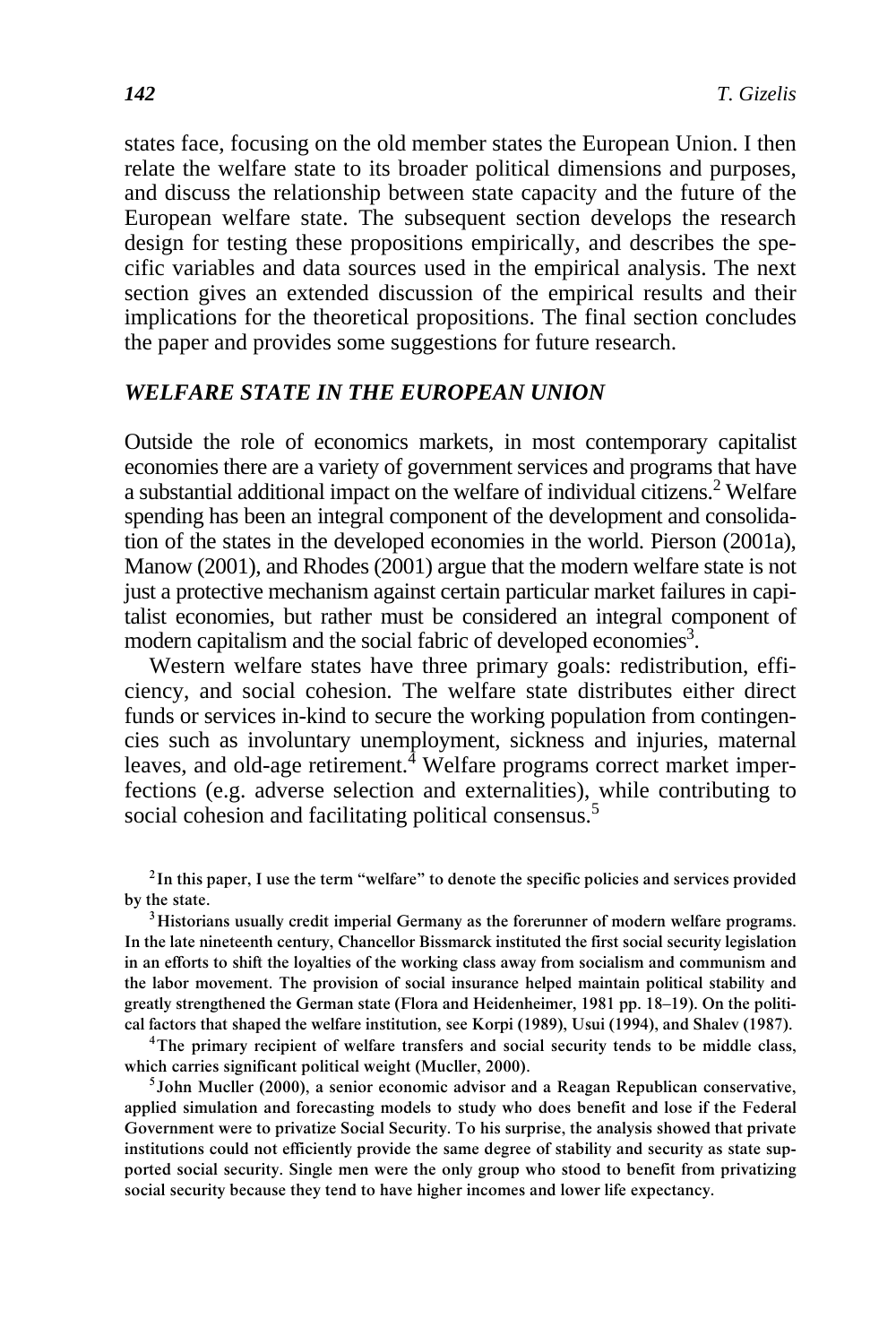Governments redistribute resources for two main reasons, either to remain in power or to facilitate the participation of certain segments of the population in economic and social life. In this paper, I argue that the former reason (social cohesion) tends to be more important than the latter (redistribution) for governments, unless there are exceptional political and private benefits involved.<sup>6</sup> This assumption is consistent with Bueno de Mesquita and Root (2000) argument that governing elites redistribute wealth to secure a winning coalition and remain in power. In autocracies, winning coalitions are small, making the redistribution of wealth a private good and an alternative to secure political power. In democracies, by contrast, the larger size of the electorate forces governments to secure winning coalitions through public goods such as comprehensive insurance systems and extensive unemployment benefits. Redistribution can in this context reduce the likelihood that governments will lose power without necessarily reducing income inequality.<sup>7</sup>

Although governments redistribute resources to maintain political stability, they must also ensure that redistribution does not undermine the long-run viability of the political system. Policies to remain in power in the short-run may have adverse long-run effects if welfare programs constrain economic growth. More intense redistribution of resources involves the greater taxation of wealth. Consequently, redistribution causes disincentives to investment, and has a negative impact on economic growth through lower levels of investment (Alesina and Rodrik, 1991, 1994; Perotti, 1993, 1996; Persson and Tabellini, 1994, Meltzer and Richard, 1981).

Welfare states are efficient and viable when the short-term goals of redistributing resources among the members of the winning coalition do not undermine longer-term goals of equity and political stability. The

 $6$ Goodin and Le Grand (1987) emphasize that some welfare programs function as "redistribution over life cycle." That implies that transfers are not always from the well-off to the less fortunate, but rather transfers that offer security to the well-off. The best example is contributions to pensions where government transfers resources to employees after they retire usually in proportion to their salaries.

 $7$ An extensive study by the International Labor Office shows that benefits from public expenditures are not equally distributed in developing countries. The decision-making process is remote from most of the rural population, leading to larger differences within countries. The majority of poor households is located in rural areas and receives little support (Lecaillon et al., 1984, pp. 128–130). A more detailed analysis of itemized public expenditures in various countries shows that not all public expenditures enchance redistribution (Lecaillon et al., 1984). Social welfare expenditures may seem progressive, but upon examining the composition of expenditures taken, it is clear that most of social welfare expenditures are pensions. Most recipients of pension in developing countries are civil servants from middle or higher income groups, and poor segments of the population received little of the social welfare transfers. Health expenditures display similar tendencies. Moreover, expenditures on higher education tend to be regressive (Lecaillon et al., 1984, pp. 166–168).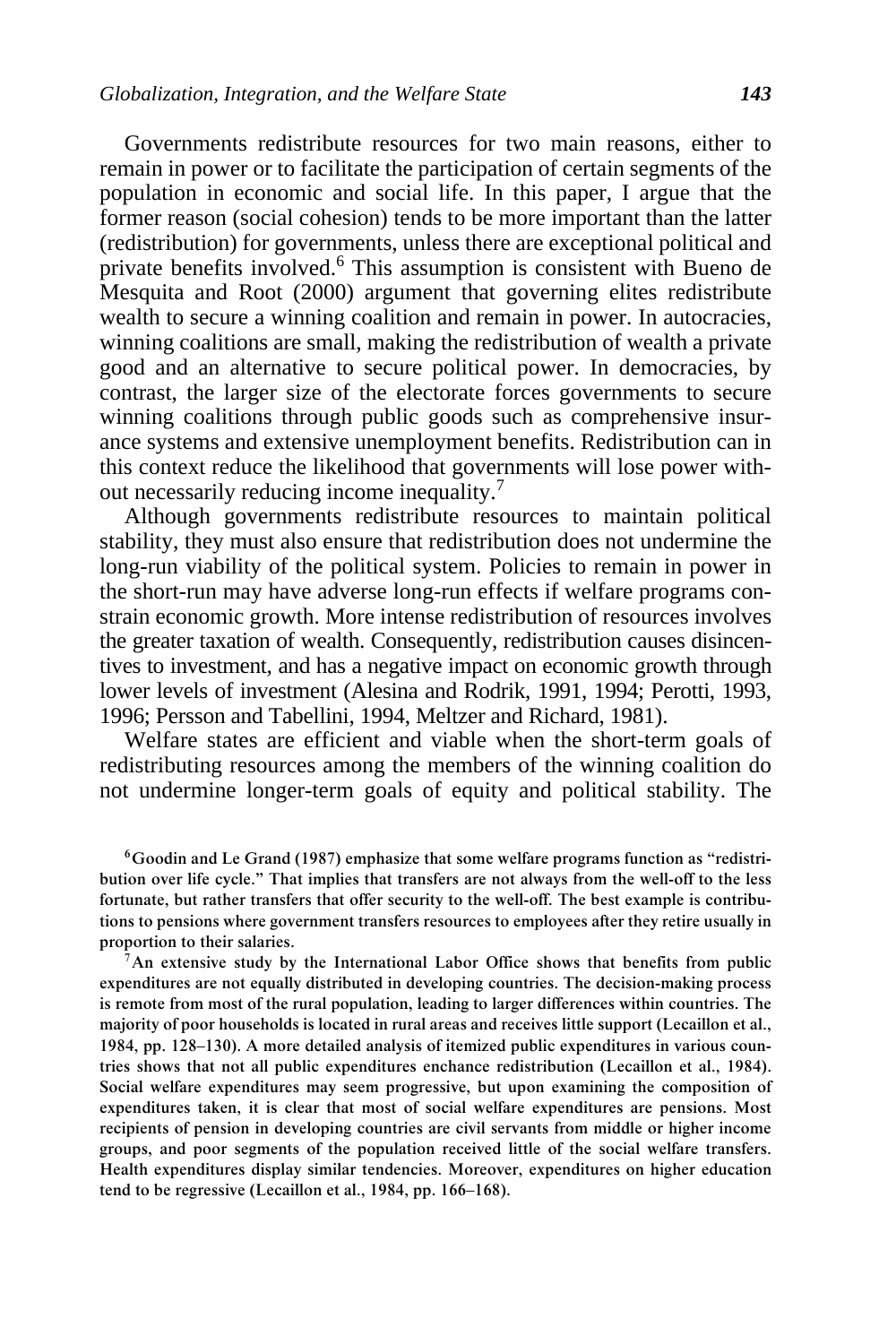development-path of country's political and economic dynamics determines the policy choices between equity and consensus building. Social cohesion implies that a critical proportion of the population supports the political system that governs the interaction between state and society and provides the political system with legitimacy. Greater popular approval can reduce the risk of political conflict and disruption.

In developed countries, short-term and long-term goals are coordinated by welfare programs combining a more egalitarian income distribution with stable political system and economic development. Welfare transfers are a combination of selective private transfers, targeting politically important segments of the population, and universal transfers. Demographic changes, such as an increasing share of elderly dependents, will alter political demands and "who gets what" within a society. Similarly, unemployment and the growth of female labor modify the composition of welfare recipients and create opposing demands to those of the older population. Whereas much of the existing literature focuses on these tends in isolation, I will consider the overall effects of economic integration, demographic, and social changes jointly on demand for welfare programs, and assess the ability of the European states to respond to such processes. It is pertinent to study the effects both of an aging population and increasing numbers of female labor in European markets to understand the competing interests and pressures that the electorate imposes on the governments. Since the *raison d' être* of the European welfare states has always been political and social cohesion, I cannot evaluate the constraints on welfare programs unless I assess the leeway governments have to strike legislate bargains and build political coalitions before social cohesion erodes.

#### *Economic and Demographic Trends*

#### *Aging European Population*

Despite the significance of demographic factors on welfare costs and demands, few research designs have taken into account their impact on governments' expenditure patterns and/or have focused on the aging of European populations.<sup>8</sup> Two fundamental demographic changes affect welfare expenditures. The first major social and demographic change is the increasing paticipation of women in the labor force. Barring extensive immigration, women currently constitute the only sources for growth in the labor force for the near future. The second factor is the extended longevity of the European populations, combined with lower fertility

 ${}^{8}$ For more on the significance of demographic factors to determine the level of public expenditures and the types of programs and services that the state provides, see Pampel and Williamson (1989, pp. 165–168).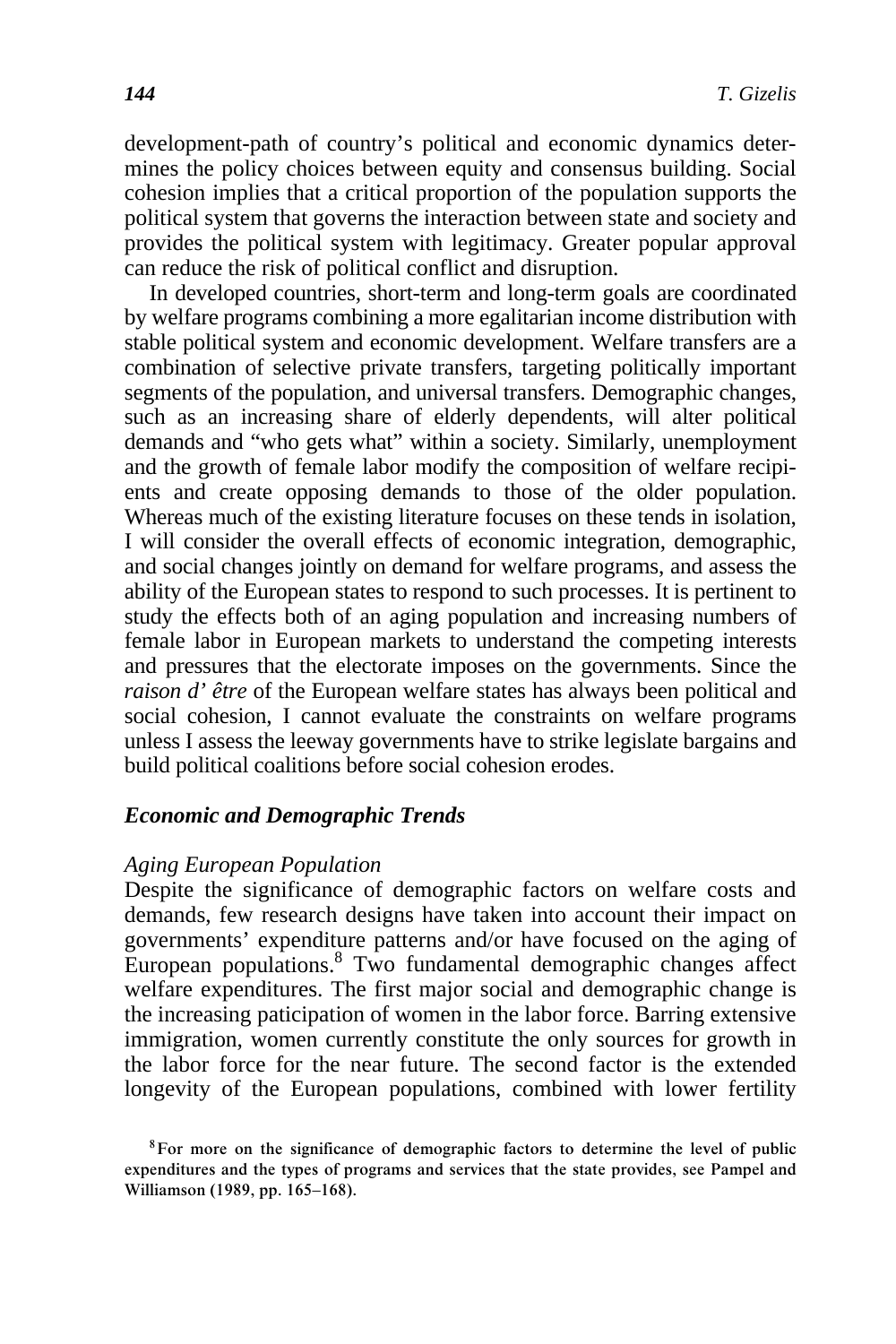rates. The share of the population under 15 has fallen by one fifth over the last three decades, according to Eurostat. Increasing longevity and low fertility rates combine to increase the demands on the welfare state by both the increasing numbers of retired and pensioners, and shrinking the absolute and relative size of the working population in the long run.<sup>9</sup> These demographic changes and the changes in social norms permitting nontraditional forms of households, e.g., single parent households, cohabitations, challenge the initial structures on which European welfare states were built. As a result, household structures in European countries have undergone a major transformation from a traditional nuclear family of 3–4 members to singlemember households. The premise of nuclear families, with husbands as principal breadwinners and women as the principal care providers for elderly and children, still remains the general foundation of the welfare institutions.

#### *Long-term Unemployment*

Europe has historically had much less unemployment than the United States. However, beginning in the mid-1980s, most European states saw a dramatic increase in the rates of unemployment, in many states leading to rates well above the U.S. average of  $6.21\%$  (Sjöberg, 2000, p. 59).<sup>10</sup> Changes in the institutional structure of labor markets in the late 1960s and early 1970s, motivated by concerns of equity and income distribution, led to more rigid labor markets and increased unemployment in the major European economies (i.e., France, Germany). New rules on working time, more generous and accessible unemployment benefits, and restrictions on lay-offs reduced the difference between the lowest wage and unemployment benefits in many European countries (Siebert, 1997). These institutional changes affected the cleaning capacity of labor markets, as the demand for labor weakened and labor supply was distorted (Siebert, 1997). The long-term effects of the labor market rigidities were twofold: a failure to meet global competitive standards, and rising long-term unemployment in many European countries. Without greater wage flexibility and institutional structures that are supportive of job supply, unemployment is likely to remain high with devastating social consequences. Long-term unemployed people generally lose their skills and qualifications relative to those recently employed (Siebert, 1997, p. 53).

Despite the common belief that welfare programs are the "usual suspects" in rising unemployment, empirical studies lend little support to that argument. The direct effect of welfare benefits on unemployment is rather marginal, while the institutional structure of unemployment benefits might contribute to labor market rigidities (Sjöberg, 2000, p. 71). Many

<sup>9</sup>Fertility rates also decline due to the increasing numbers of divorces and lower rates of marriage.

<sup>&</sup>lt;sup>10</sup>Nevertheless, not all of the European countries follow the same patterns in unemployment rates and some of them actually have much lower rates than the United States.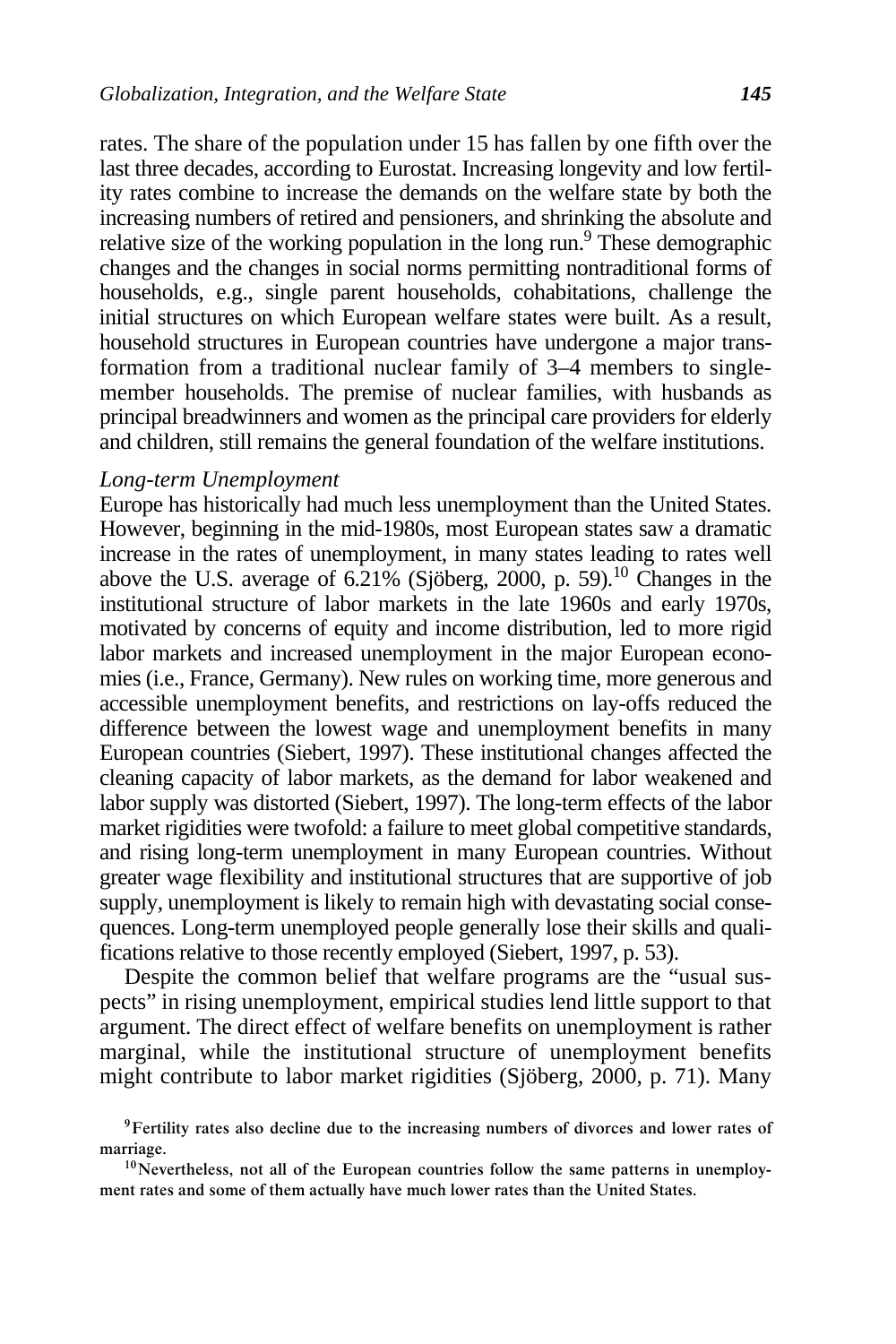European countries, in particular the Mediterranean countries Italy, Greece, Spain, and Portugal, face problems of high unemployment among people under 25, even though welfare programs in these countries are rather limited compared to Northern Europe.

Female participation in the labor force compounds the problems of increasing unemployment. Female labor is of particular interest, as the majority of women continue to be employed in occupations that are lowpaid and lack job security. Even in the most developed European welfare states, women have to balance the dual roles of family and career. Higher levels of unemployment among young people and women can create political pressures on governments and their choices regarding welfare programs. Future changes in labor supply can dramatically alter demographic structures in European countries and vice versa. The linkage between changes in the European labor force and demographic structures attest to how any examination of welfare programs in the European labor market must include not only each of the forces but also how they interact simultaneously (European Commission, 200, p. 63).

#### *Globalization and Economic Integration*

Globalization is widely believed to threaten the survival of the welfare state Rodrik (1997) argues that globalization in its economic expression makes it more difficult for governments to maintain social integration and social cohesion through welfare policies. Schwartz (2001, pp. 43–44) argues that even though the formal structures of welfare programs remain intact, new strategies and global methods of production have eroded traditional political and property rights and put pressures on firms to outsource production outside of the European markets. Schwartz's argument does not postulate a dichotomy between "internal" and "external" causes of welfare decline, and it does not point at globalization as the main culprit of the decline of the welfare state. Rather, Schwartz argues that market pressure and competition erode traditional property rights, which emerged after the industrialization period, and favor new actors with different kinds of property rights and different policy preferences (Schwartz, 2001, p. 44).

In principle, globalization allows for greater labor flexibility, where the unemployed can relocate to different regions, and competitive markets will clear unemployment.<sup>11</sup> The movement of labor undermines social cohesion

 $<sup>11</sup>$  In the 2000 opening of the World Economic Forum in Davos, Switzerland, Swiss President</sup> Adolf Ogi states that ordinary people's "feelings have been evident in Seattle and, if we are honest with ourselves, we all know that this is not the last we have heard of it. There is no longer any possibility for economists to escape social responsibility"(Higgins, 2000). The large demonstrations in Gothenbrug and Geneva in 2001 and Barcelona in 2002 similarly attest to the widespread dissatisfaction with globalization.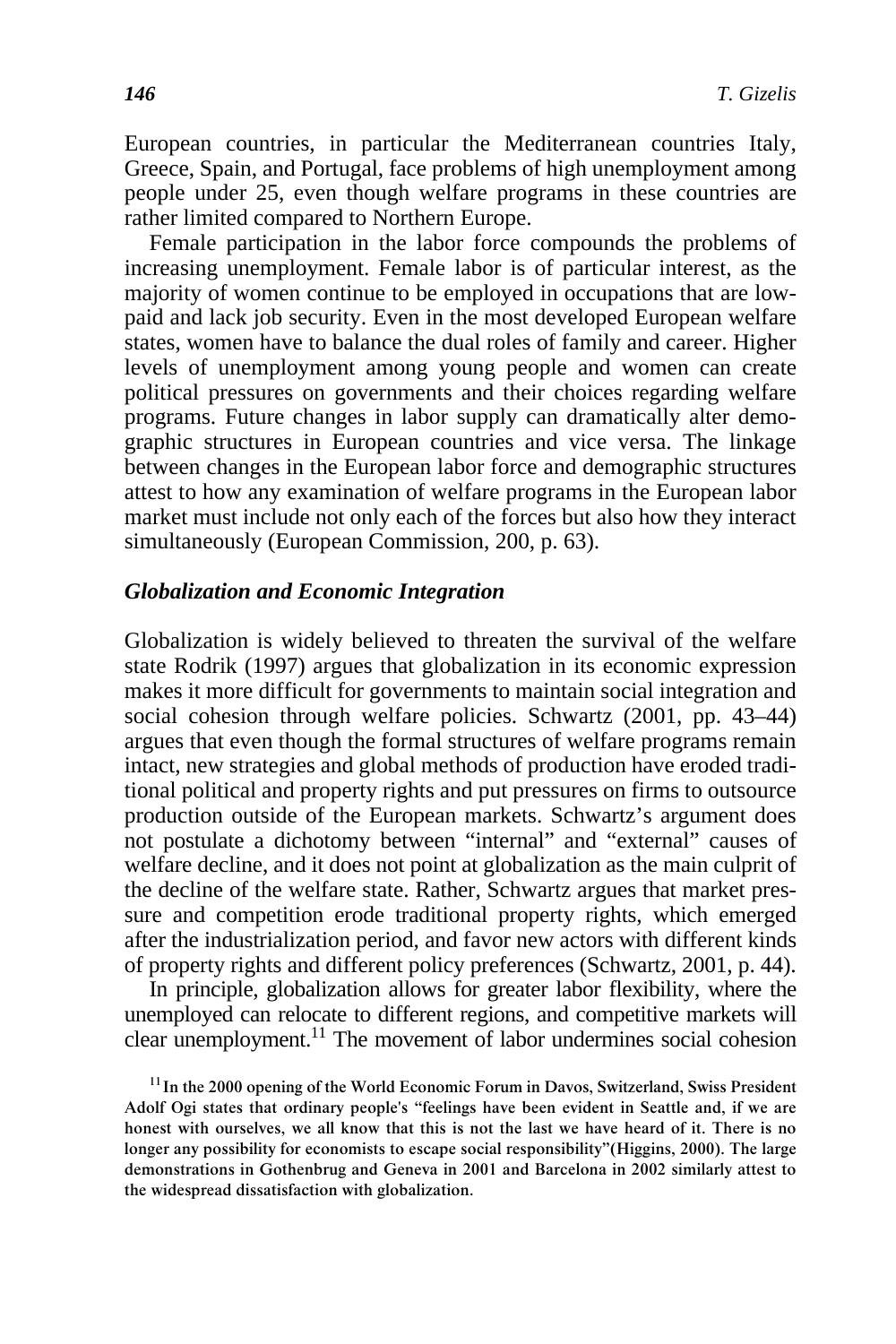and the foundation of the national welfare programs. This labor mobility remains an issue of contention within the European Union where the states maintain their exclusive rights in administering the national welfare programs. Moreover, the alleged effects of globalization on state capacity contribute to the weakening of the welfare state. The effects of globalization suggest the presence of a "race to the bottom" and retrenchment in welfare programs in developed capitalist economies as an adjustment to compete in the global economy (Pierson, 2001b; Schwartz, 2001; Iversen, 2001).

Despite the pressures from both the international markets and conservative regimes such as the United States under Reagan and Great Britain under Thatcher, the institutions of the welfare states have remained surprisingly resilient. Pierson (1996, p. 179) attributes the survival of the welfare states to cautions government policies that have tried to avoid direct confrontation with relevant actors. Some hold that the detrimental consequences of globalization for the welfare state have been greatly overstated. Swank (2001) focuses on how preexisting domestic institutions have been able to respond to market actors who promoted deregulatory policies and privatization. Pierson (2001a) and Iversen (2001) point out that the halt of deindustrialization process and domestic pressures on mature welfare states explain the stagnation observed since the 1970s.

The ability of European states to respond to the changing social and demographic environment is constrained by a state's political capacity or its ability to implement policies. The current domestic and international challenges European countries face alter the available governmental policy choices. Increasing financial and trade integration and demographic trends create both new pressures as well as policy options. As European democracies maintain political power through democratic electoral procedures, increasing economic integration may also alter the political capacity of the European governments to carry out welfare state programs. Similarly, competing demands from local groups lead to structural changes in welfare programs, but not necessarily to "a race to the bottom." As long as European states maintain their control over domestic social cohesion will also remain the fundamental goal behind welfare programs.

#### *HYPOTHESES AND RESEARCH DESIGN*

#### *Hypotheses*

In this study, I explore the impact of both external and internal factors on welfare state and simultaneously account for changing levels in state capacity and probability of a constitutional government change.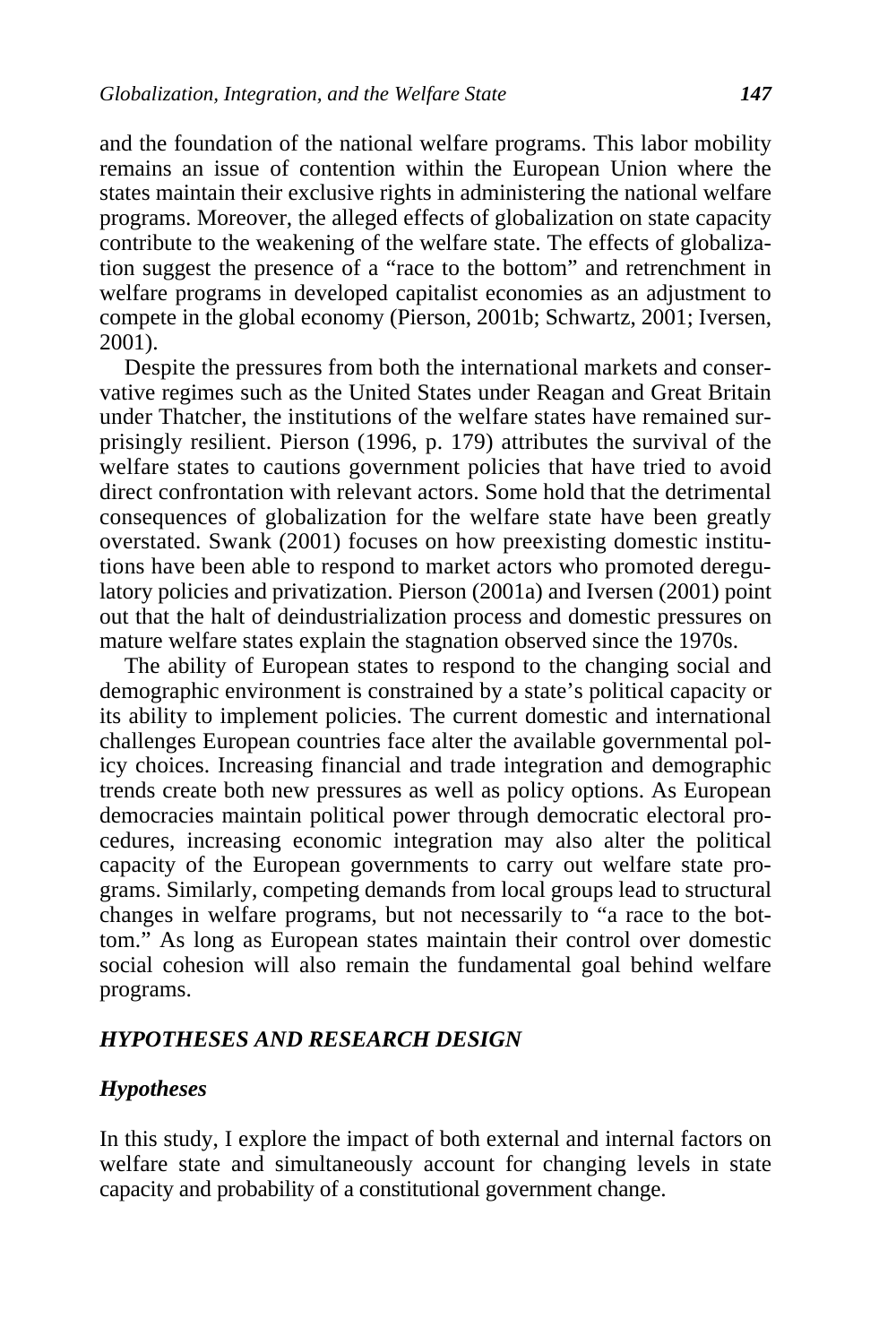Figure 1 illustrates and suggests that the two indicators of globalization—trade openness and foreign direct investment—should have a dumping effect on welfare transfers, as it is expected by the literature that supports a "race to the bottom" effect. Similarly, increasing economic integration and globalization of production are expected to reduce state capacity, the ability of states to respond and adapt to the external challenges.

#### *H1: Higher levels of trade openness and FDI reduce welfare transfers.*

#### *H2: Higher levels of trade openness and FDI reduce state capacity.*

The decline in state capacity due to increasing integration has a spiraling negative effect on welfare transfers as the countries have less policy option to implement economic policies (e.g., the European countries loose all their monetary policy instruments). Most importanty, a decline in state capacity threatens the ability of governments to remain in power, unless the government can satisfy the demands of various political and economic interest groups.

#### *H3: Lower levels of state capacity reduce welfare transfers.*



**Figure 1. External and internal challenges to welfare, state capacity, and instability.**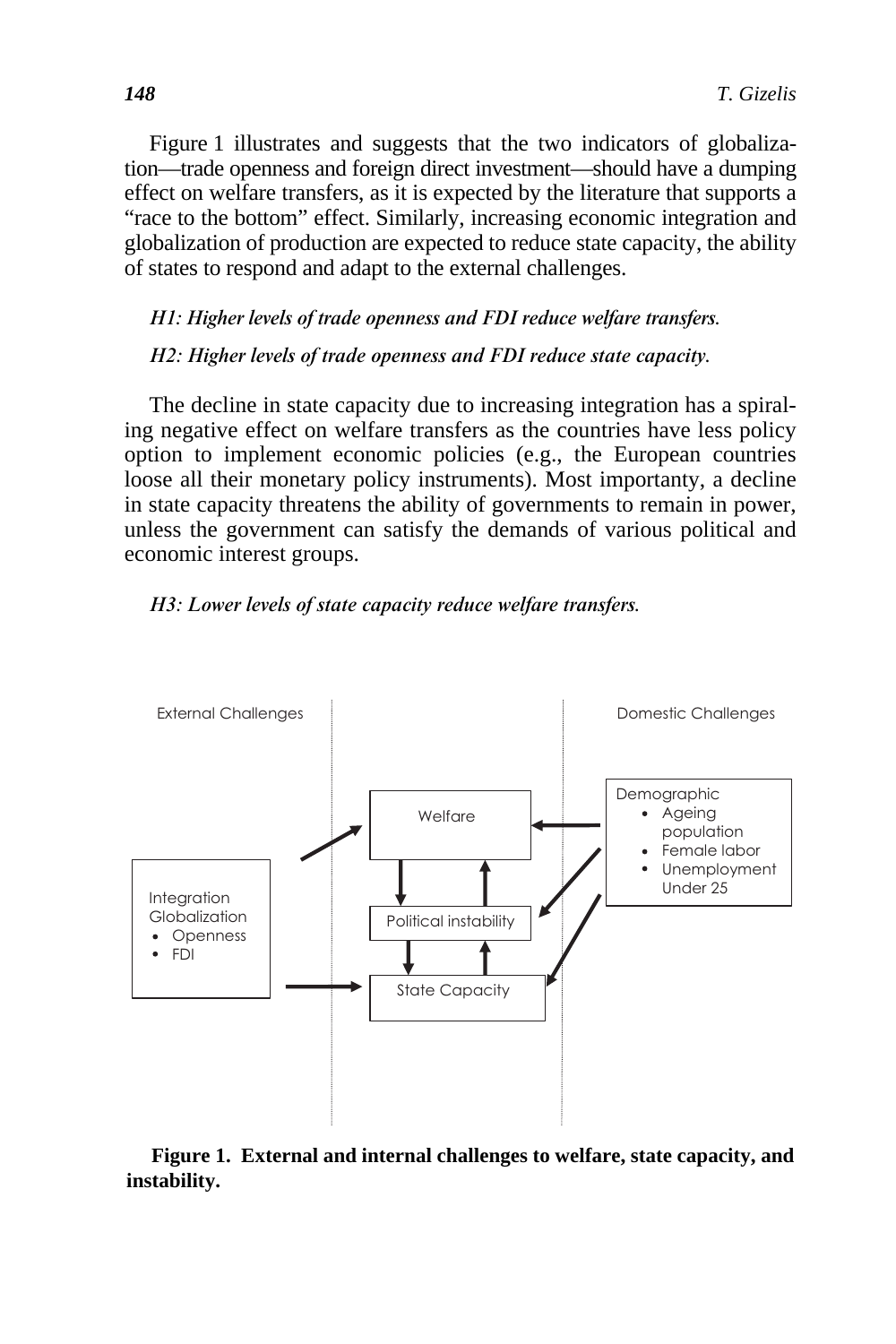*H4: Lower levels of state capacity increase the likelihood of government change.*

Following the line of through that European governments still need to be responsive to the demands of the electorate, H5 and H6 link the demands of specific groups to an increase in welfare transfers. If in the European labor market labor growth comes from women, then the demands for easier access to child care and family leave will expend and increase. The same goes for levels of unemployment, especially in the Northern European welfare states, where the family does not play a very active role in providing income security. The pressures of unemployment might be lower in Southern Europe where families still protect the individual members of the family.

*H5: Higher levels of total unemployment and female labor increase welfare transfers.*

The population over 64 is the largest recipient of welfare transfers, either in the form of pensions or in the form of medical and health insurance. So the expectation is that demands on European welfare states will increase as the European population ages. The increasing demands from the older segments of the population will compete, though, with the demands of female labor and unemployed as each group has different needs to satisfy. Hence, even though the direct effect of the aging of the population might be positive on welfare transfers the type of programs can vary, according to which group has higher electoral power. In this paper, I only deal with the direct impact on the overall level of welfare transfers rather than specific programs.

#### *H6: Higher percentage of people 64*+ *increases welfare transfers.*

This paper postulates that political stability and social cohesion are the two most prominent motivating forces behind the establishment of the European welfare states. Unless we can make an argument that the relationship between citizens and the national state has eroded in the European countries, the political calculus of the governing elites will include welfare transfers. Hence, I expect that a government at risk of losing power will increase welfare transfers, at least toward their support groups. Reversing the argument the expectation is that higher level of welfare transfers will reduce the likelihood of government change and will increase state capacity, as the state maintains an active role in the redistribution of resources.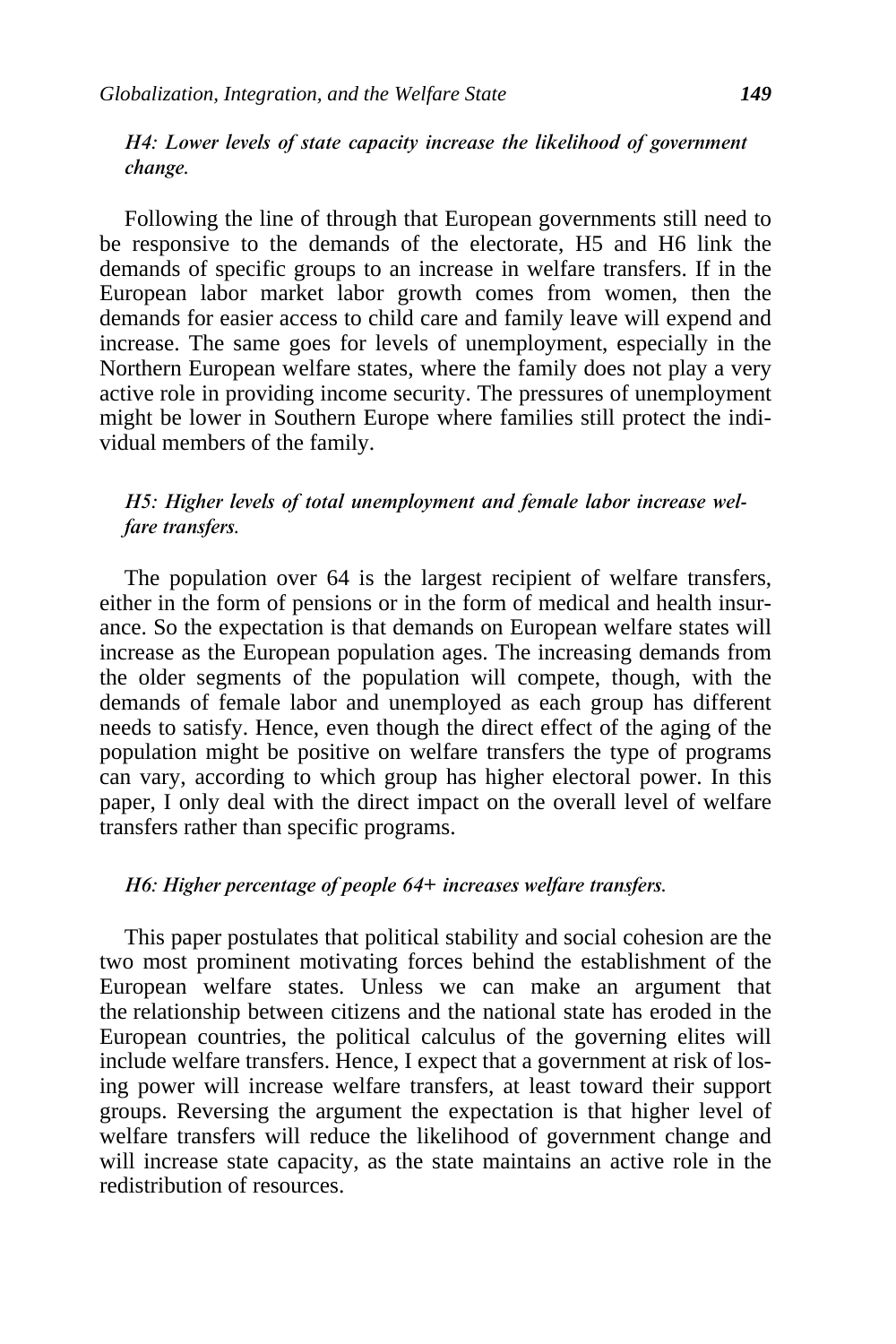*H7: Higher levels of welfare transfers reduce the likelihood of government change.*

*H8: Higher levels of welfares transfers increase state capacity.*

*H9: Higher likelihood of government change increases welfare transfers.*

*H10: Higher likelihood of government change reduces state capacity.*

#### *Estimation Method and Data Description*

To test hypotheses 1–8, I estimate the following set of simultaneous equations on pooled data on 14 European countries from 1983–1988.

$$
W = \gamma_w P + \zeta_w SC + \alpha_w X_w + \varepsilon_w
$$
  
\n
$$
P = \gamma_p W + \zeta_p SC + \alpha_p X_p + \varepsilon_p
$$
  
\n
$$
SC = \gamma_{pc} W + \zeta_{pc} P + \alpha_{pc} X_{pc} + \varepsilon_{pc}
$$
\n(1)

Where

 $W = level of welfare transfers,$ 

- $P =$  probability of major regular government change,
- SC= state capacity,
- $X =$  other predetermined variables, which include ratio of population over 64, economic growth; levels of female employment, levels of unemployment among the under 25, degree of financial integration (globall), trade openness, contract intensive money (CIM) which accounts for property rights, and percentage of electoral votes for leftist parties (leftv).
- $\varepsilon$  = error terms.

Although Austria, Finland, Portugal, Spain and Sweden became members later than 1983, I assume that either they were already undergoing social and economic convergence, or they were in comparable levels of development to the existing members, prior to joining the European Union. Being an outlier, Luxembourg is excluded, due to the combination of its small size and population and the highest GDP per capita in the European Union

To estimate the interactive effects between welfare transfers (W), state capacity (SC), and political stability (PS), I use three-stage least-squares (3SLS) estimation, which allows the error terms of the three equations to be correlated. The procedure requires three steps: 1.) calculate the 2SLS estimates of the identified equations; 2.) use the 2SLS estimates to estimate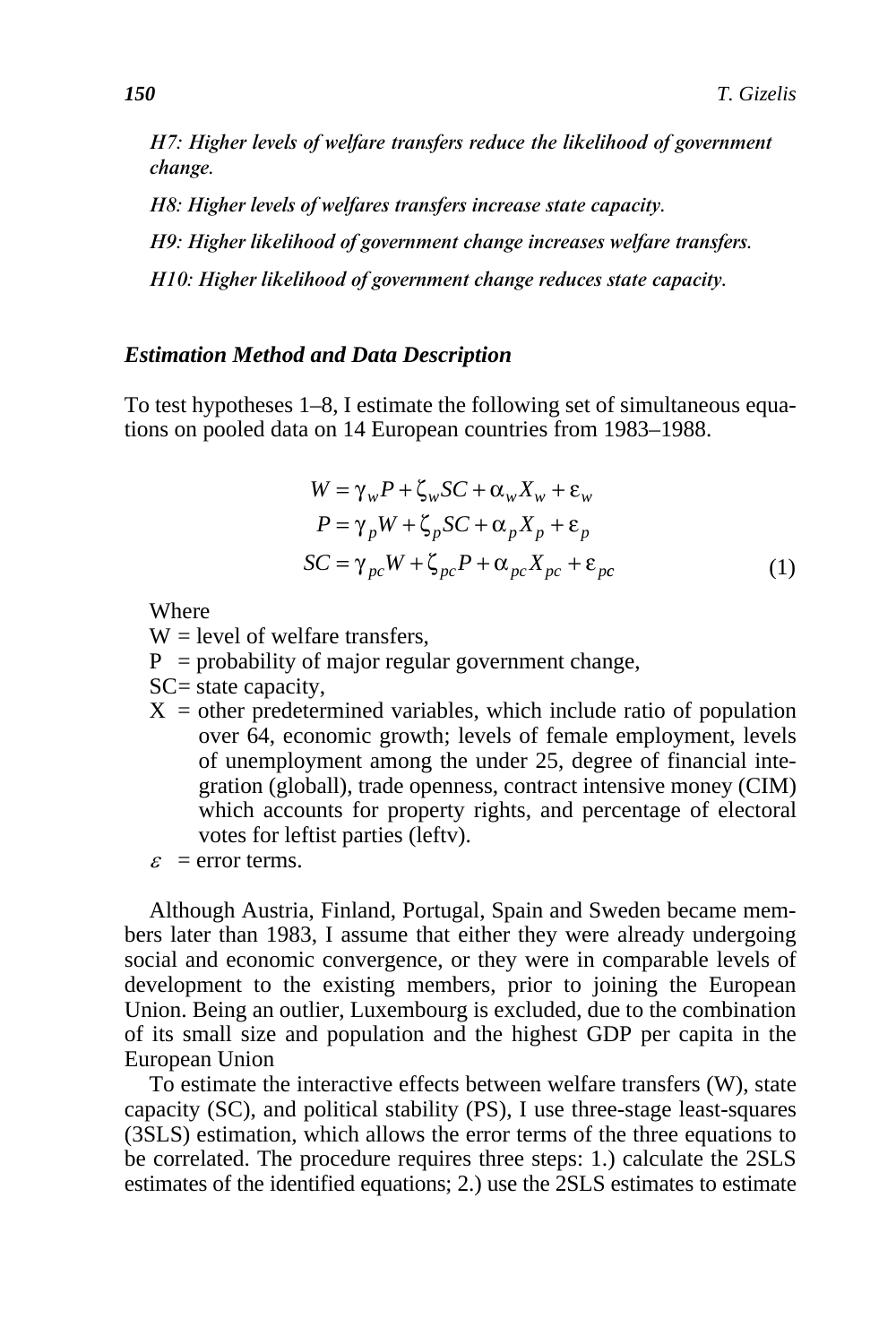the structural equations' errors and then use these to estimate the contemporaneous variance-covariance matrix of the structural equations' errors; 3.) apply GLS to the large equation representing all the identified equations of the system.

The 3SLS estimator is consistent and in general is asymptotically more efficient than the 2SLS estimator. If the disturbances in the different equations are uncorrelated, so that the contemporaneous variance-covariance matrix of the disturbances of the structural equations is diagonal, 3SLS collapses to 2SLS (for more details, see Greene, 1990). Since data on relative political capacity and political instability were not available for 1995 to 1998, I extrapolated estimates for 1995 through 1998, based on country-specific trends.

Any simultaneous equations model is sensitive to specification problems. The choice of exogenous variables was based on previous research (Feng and Gizelis, 2002; Feng et al., 2000; Iversen, 2001; Pampel and Williamson, 1989; Swank, 2001; Siebert, 1997; Sjöberg, 2000) that identifies variables and competing hypotheses on political stability, state capacity, and welfare transfers. The proposed theoretical model tries to capture the key socioeconomic and demographic process currently evolving in European states. Most of these processes are interconnected and influence governmental policies. It makes sense, both theoretically and empirically, look at how these variables are interrelated and determine the policy choice of the European countries. Using simultaneous equations, I can identify the cross effects of state capacity and political stability on welfare transfers and vice versa controlling for degrees of economic integration, demographic changes, and unemployment levels.

#### *Welfare Transfers (W)*

Various indicators have been adapted to measure welfare programs. Some studies use government expenditures, exclusive of military and educational expenditures. Other studies focus on health care, social insurance transfers, and pensions. The IMF's *Government Finance Statistics* defines welfare transfers, based on a narrow definition of welfare expenditures and social security as transfer payments compensating for a reduction or less of income. While social security expenditures consist of pensions and retirement benefits, by far the largest component of welfare state transfers, welfare payments are provided as assistance to groups with special needs, such as old people and the handicapped (*Government Finance Statistics*, 2001, pp. 71–72).

Eurostat uses a far more integrative definition of welfare expenditures that includes both private and public institutions. The Eurostat data include "all interventions from *public and private bodies* which intend to relieve households and individuals of the burden of a defined set of risks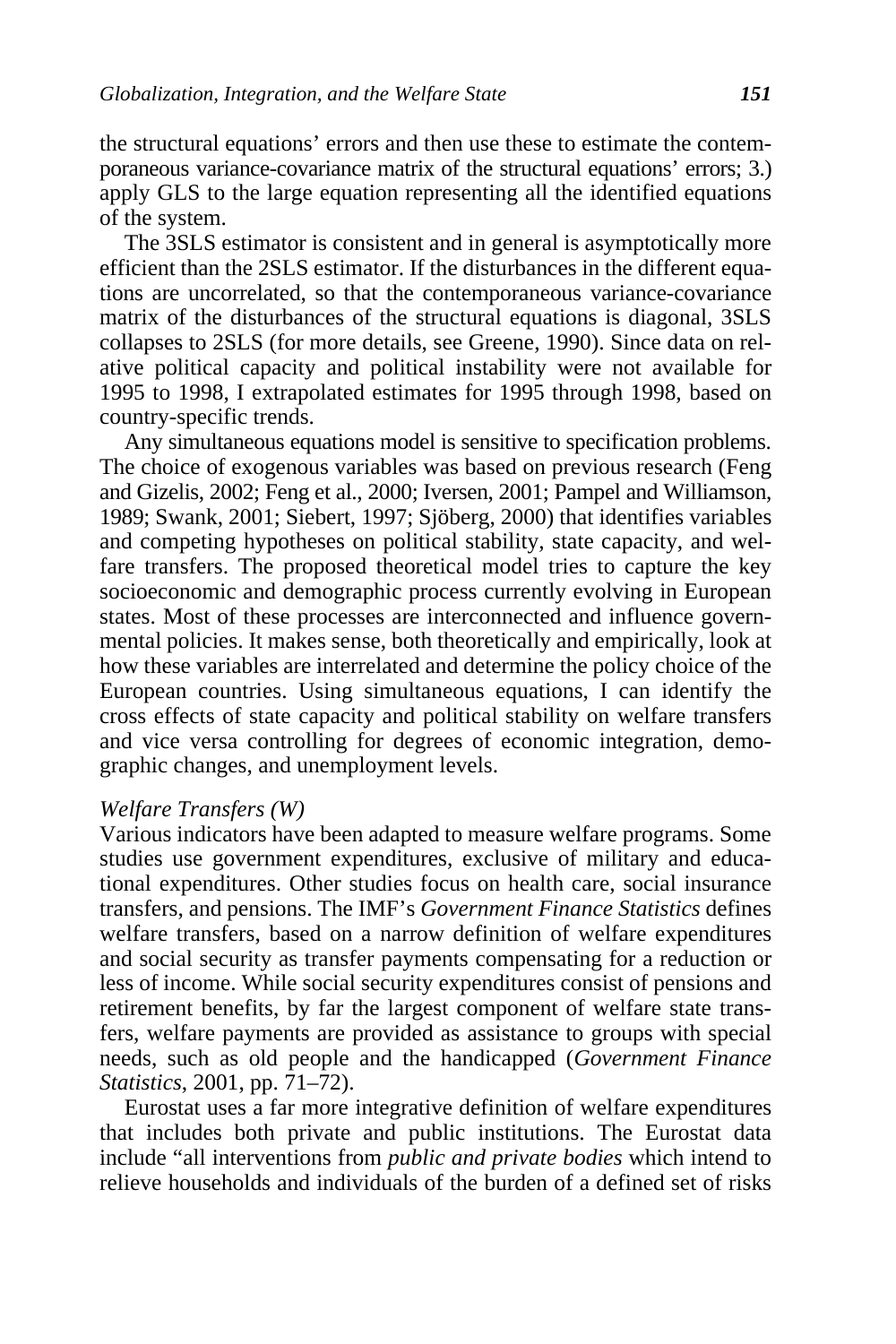or needs provided that there is neither a simultaneous reciprocal nor an individual arrangement involved. The list of risks is fixed by convention as; sickness/health care, disability, old age, survivors, family/children, unemployment, housing, social exclusion not elsewhere classified" (*European Social Statistics*: *Social Protection*, 1980–1998; European Commission, 2000, p. 7). Social protection expenditures can be broken down into social benefits, administration costs, transfers to other schemes, and other expenditures. In the context of this study I use the Eurostat measurement, since it is the primary statistical service for the European Union.

#### *State Capacity (SC)*

State capacity consists of two related concepts; a) political extraction and b) political reach (Arbetman and Kugler, 1997, p. 12). Political extraction involves ability of a government to gather necessary resources to implement its policies. Political reach pertains to government's ability to influence its population. Developed countries will already have high levels of state capacity. Hence, higher level of welfare transfers may in some sense indicate a decline in political extraction, since developed countries have reached their maximum level of extractive abilities (Willett, 1997). Kugler (Kugler et al., 1998–2001) has developed a measure of state capacity, Relative Political Capacity (RPC), and it is based on the ratio of a state's actual government revenue to the predicted revenue.<sup>12</sup> The RPC ratio is a measurement of the ability of governments to penetrate society and to extract resources. States that have higher levels of RPC are more efficient to implement policies, not only because they acquire more resources, but also because state mechanisms are more efficient in accessing the population.

#### *Probability of government change (PS)*

Feng (1997) provides estimates for several patterns of political instability. The first is regime change, which alter the norms and the institutional structures of the political system. The second pattern is political realignments, which reflect changes in the political parties or executive in control, but not fundamental changes in the political system. Feng (1997) has estimated the probability of government change, which takes a value of one if a change occurred in the control of the executive, and zero otherwise, using limited dependent variable model (logistic regression) over pooled

 $12$ The predicted revenue is estimated using the following regression equation:

Tax/GDP =  $\beta_0 + \beta_1$ (time) +  $\beta_2$ (mining/GDP) +  $\beta_3$ (agricultural/GDP) +  $\beta_4$ (Exports/GDP) +  $\varepsilon$ (Kugler, et al., 1998–2001).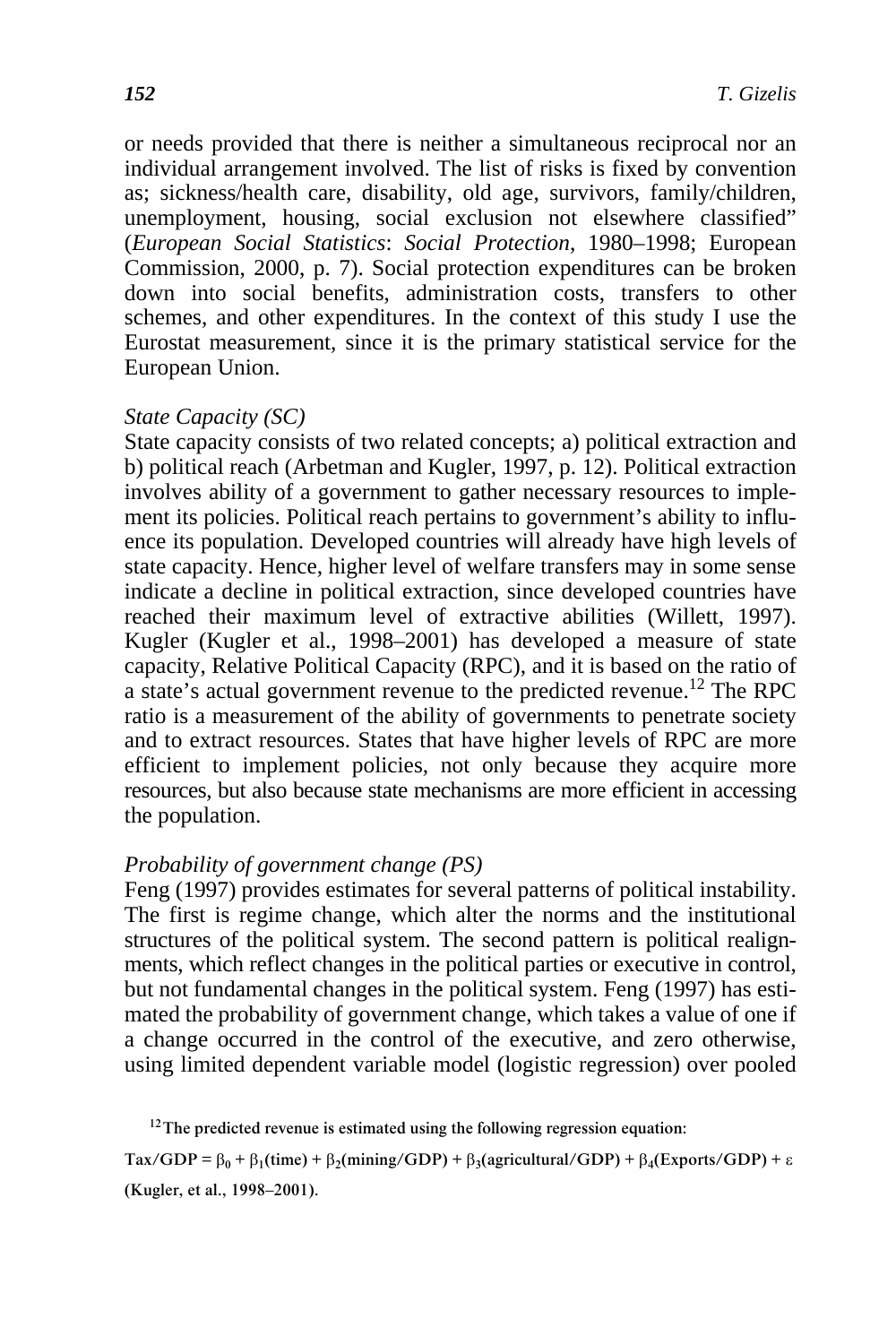time-series cross-national data. The probability of government change is a function of a group of economic variables (inflation, previous levels of consumption, income); political variables (coups, riots, assassinations, strikes), and political structure variables (executive selection, selection of legislature). All of these variables capture different sources of political instability. In the estimation of the political stability, the economic variables reflect the overall economic performance of the government, whereas the political variables are indicators of imminent dissatisfaction with the political system (or the government). The political structure variables capture systemic instability (Feng, 1997). The fitted values of the logit model are used to estimate the probability of government change for each country. To explore the dynamics between the welfare state and likelihood of government change for the developed and stable democracies of the European Union, Feng's typology provides a useful measurement to capture major government change, where succession is determined by clear and widely respected electoral rules

#### *Control variables*

*Globalization, Economic Integration, and Demographics.* The ratio of exports plus imports to nominal GDP is often considered as an indicator of interdependence. Data on trade openness are available from the World Penn Tables and the Eurostat. However, this measure of economic integration and globalization cannot capture the effects of capital flows across national borders, such as the surge in communications and interactions, which is perhaps the major trait that distinguishes contemporary globalization from the high levels of trade and interconnectedness in the period before World War. Foreign Direct Investment within each country is the best available proxy, in time-series for all of the 14 European countries, as it indicates the freedom of transferring resources form one country to the other. Data on FDI are available from both the IFS and OECD.

The demographic variables (percentage of population over 64, percentage of female labor, and unemployment under 25) come from the Eurostat *Statistical Yearbook* (1989 and 2000 editions).

*Additional exogenous variables.* Besides the exogenous variables that are derived from the theoretical argument (e.g. globalization and demographic variables), the remaining exogenous variables (economic growth, CIM, Left Government, and total population) estimate competing hypotheses regarding changes in the levels of welfare and state capacity. The socio-economic data are available from the Eurostat *Statistical Yearbook* (1989 and 2000 editions), the *International Labor Statistics,*OECD, and the *World Development Indicators*, World Bank.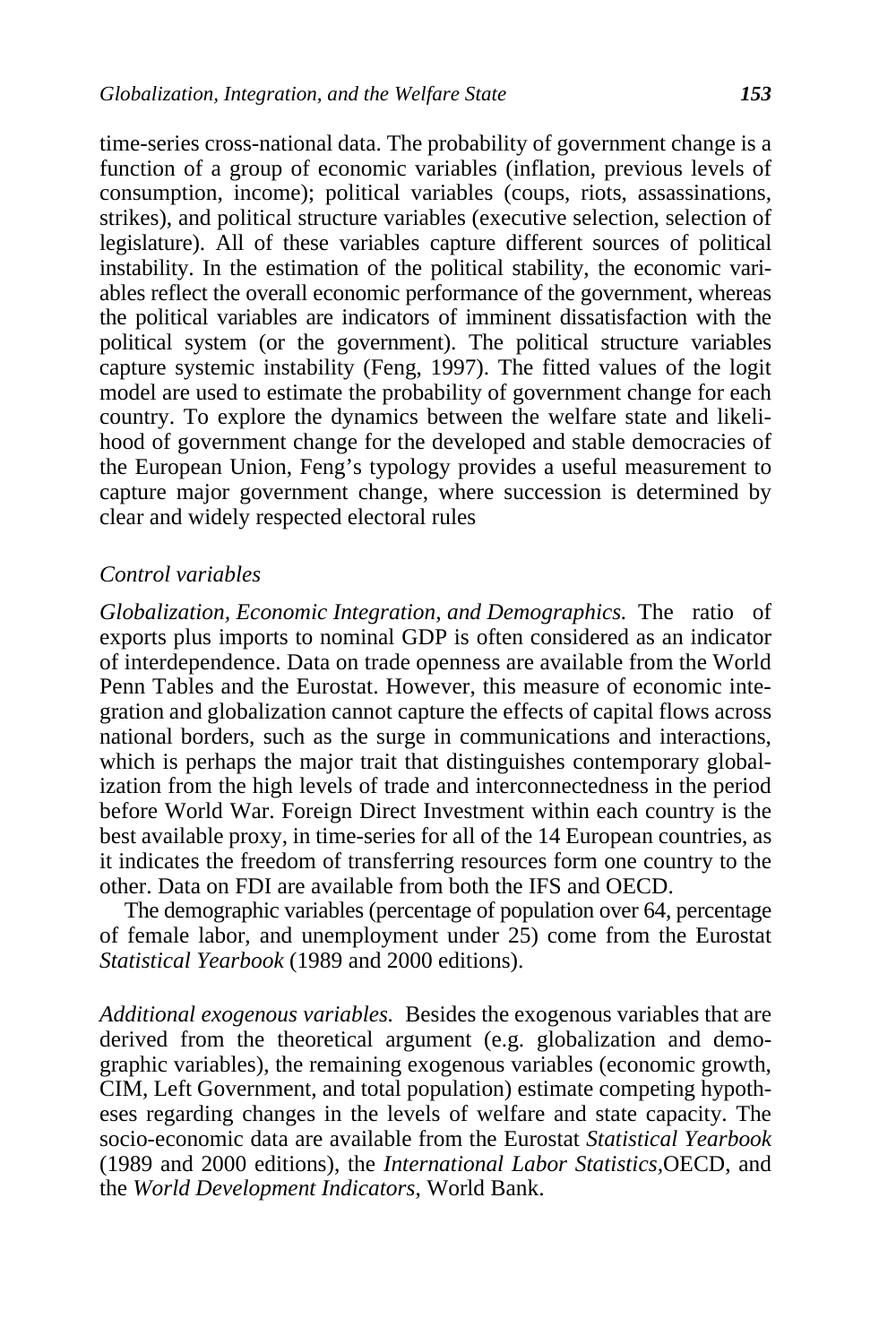The Left variable (leftv) is the left party vote proportion of total votes, compiled by Swank  $(1998)$ .<sup>13</sup> The inclusion of this variable is relevant, since the common assumption is that social democrats and leftist parties have stronger attachments to labor unions. As a result they will be more receptive to pressures to increase unemployment benefits, and even improve child care. Contract Intensive Money (CIM) is a measurement of property rights and reliability of governmental policies. Data on CIM can be found in Clague, et al. (1999). CIM= (M2-COB)/M2, where COB is currency outside banks. Generally, individuals keep a larger portion of their assets in currency if they do not rely on contracts and banking institutions. I use CIM to capture institutional constraints that can explain the reduction or increase in the state capacity variable and the ability of the state to extract resources from society. Clearly, if people have concerns regarding the reliability of governmental decisions, they will maintain their assets in currency, which is harder to be assessed and taxed by the governments.

#### *ANALYSIS AND DISCUSSION*

The core argument in this study is that social protection is critical for effective governance even under the stress of intensifying economic integration. In Europe, welfare states were essential in building political consensus and sustainable economic growth. The issue that arises from the integration process within the European Union is whether this political perspective is going to persist in the twenty one century or the pressures of economic globalization, demographic changes, and withering state capacity are going to alter the policy choices available to the governments. This study provides an explanation of why arguments of "social dumping" and "raceto-the bottom" do not apply in the case of the European welfare states. Moreover, the empirical analysis shows that the process of economic integration, even on the eve of the introduction of the Euro, has not been a threat to the social and economic rights of European citizens so far.

#### *EXTERNAL CHALLENGES: GLOBALIZATION*

H1 and H2 postulate that globalization has a dumping effect on welfare transfers and state capacity. The empirical analysis of the 14 European

<sup>13</sup> Some studies—notably Hicks and Misra, 1993—show that the ideology of the governing party accounts for differences in the levels of welfare spending. The most common argument is that social democrats favor welfare institutions, while conservative governments try to minimize the size of the government. However, welfare programs have been established not only by social democrats, but many conservative governments as well, as in the UK after World War I and the fascist regime in Norway during World War II. It is important to note that the very first welfare institutions were established by Bismarck.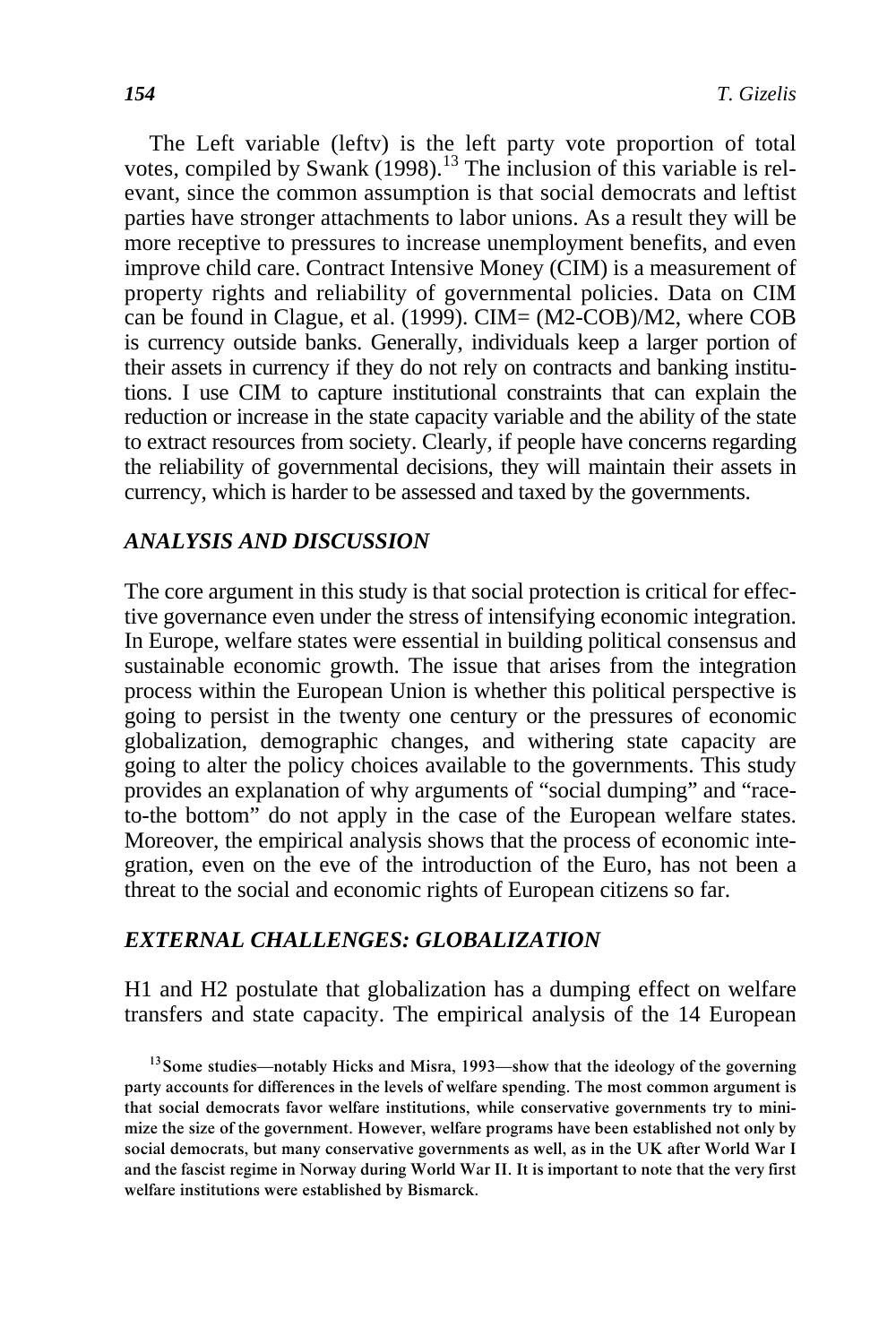countries shows that the reality is more complicated. The "race to the bottom" effect is actually refuted by the empirical analysis.

Increasing economic integration has no direct negative effect on welfare transfers. Trade openness has even a positive and significant effect on welfare transfers and F.D.I. has a positive and insignificant effect. The lack of evidence of any negative impact of globalization indicators is also evident in equations 2 and 3 (Constitutional Government Change and State Capacity respectively). This might seem a puzzling result, given the common beliefs that increasing integration reduces both the levels of state capacity and the size of welfare transfers, but confirms the argument of this paper that welfare programs in the European countries have a clear political goal. It is hard to imagine that even under the increasing pressures of globalization European states will give up welfare states and through welfare states the ability to intervene in society.

Despite the introduction of the European Monetary Union (EMU) and policies such as the Stability and Growth Pact, Rhodes (2002), examining the raw data on welfare expenditures as a percentage in the Eurozone for the period 1990–1997, argues that there is no retrenchment process of the continental model of European welfare state (*vis-à-vis* the Anglo-American model). While European countries, such as Sweden, Netherlands, Belgium, and even Italy, reduced governmental expenditures, they were careful not to touch their elaborate welfare programs. In the period 1990–1997 there was a convergence of nonwelfare expenditures for all European countries, while large welfare programs remained intact. Even the poorer Southern European countries, such as Italy, Greece, and Spain, have steadily increased their welfare spending as a proportion of total benefits, while the governments were careful to shape up the economies to meet the stringent "Maastricht criteria" (Rhodes, 2002, pp. 316–317). The case of Greece, which joined the EMU in the eleventh hour, is interesting since there has been a clear upwards trend in social expenditures at least for the period 1993–1997.

The ability of the European states to maintain their welfare programs can be attributed to the autonomy the states have over national taxation and fiscal policy (for more details see Lesage (2001), even controlling for higher levels of financial and trade integration. Moreover, trade openness can provide governments with additional income to finance welfare programs that suffer from the increasing burden of their ageing populations.

It is also interesting that neither trade openness nor increasing levels of F.D.I. has a significant direct impact on state capacity. Given the positive impact that trade openness has on the levels of welfare transfers, the net impact of trade openness is positive for the European states' state capacity. Property rights (CIM) do not seem to account for levels of state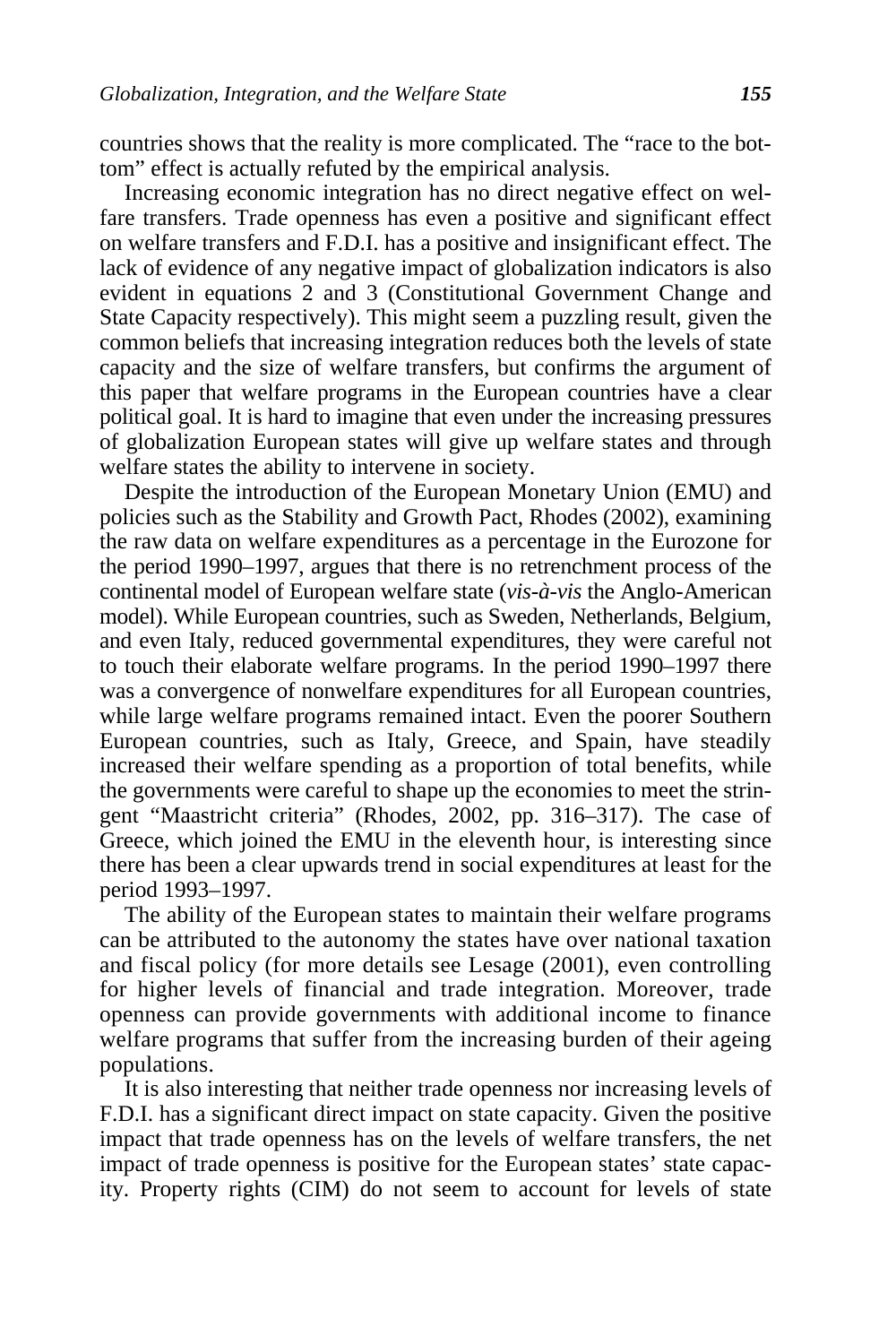capacity in this system of simultaneous equation, refuting previous argument by Schwartz (2001) that under the pressures of globalized markets groups lose their property rights, and the income stream attached to these rights.

Hypotheses 3–4 and 7–10 postulate the effect of the endogenous variables on one another. Consistent with Hypothesis 3, the empirical results reveal a direct relationship between state capacity and welfare transfers, as state capacity has a positive direct effect on welfare state provision. Similarly, welfare transfers increase state capacity (consistent with Hypothesis 8) and decrease the likelihood of government change (as suggested by Hypothesis 9). This empirical result is clearly consistent with the argument presented in this paper that welfare transfers are an important component for political stability and social cohesion in European states. However, contrary to Hypothesis 4, I find that a positive and significant effect of state capacity on the likelihood of the government change. Likewise, the results do not support Hypothesis 10, which postulates that the likelihood of government change should reduce state capacity, as the empirical analysis suggests a positive and significant effect of higher probabilities of government change on state capacity.

#### *DOMESTIC CHALLENGES TO EUROPEAN WELFARE STATES*

If the external challenges are not a real threat for European welfare states, demographic and social changes should be the real concern for policymakers. Per H5 and H6 higher numbers of female labor and older people will increase demands on welfare states. As Table 1 shows, the empirical analysis confirms H5 regarding female participation in the workforce. During the last twenty years, there has been a constant increase of women entering the workforce even among women of childbearing age. This social change is not uniform among all the European states; marital status and number of children are still deterring factors for women to participate fully in the economic life in Southern European countries, where interestingly enough fertility rates are the lowest ones in the European Union.<sup>14</sup> Yet, the overall increase of female labor is evident even in those countries. The economic participation of women creates an additional demand for child care policies. Clear evidence that care is a major contributing factor for women's lower participation rates is provided by the percentage of single mothers who

<sup>&</sup>lt;sup>14</sup>Integrated welfare institutions are not developed either in the southern European states, where families used to have the primary role of caretakers, or the United Kingdom. As more women enter the workforce, the ability of families to provide care to the elders will be reduced, creating an urgent necessity for the welfare states to provide decent living conditions for those 65 and over.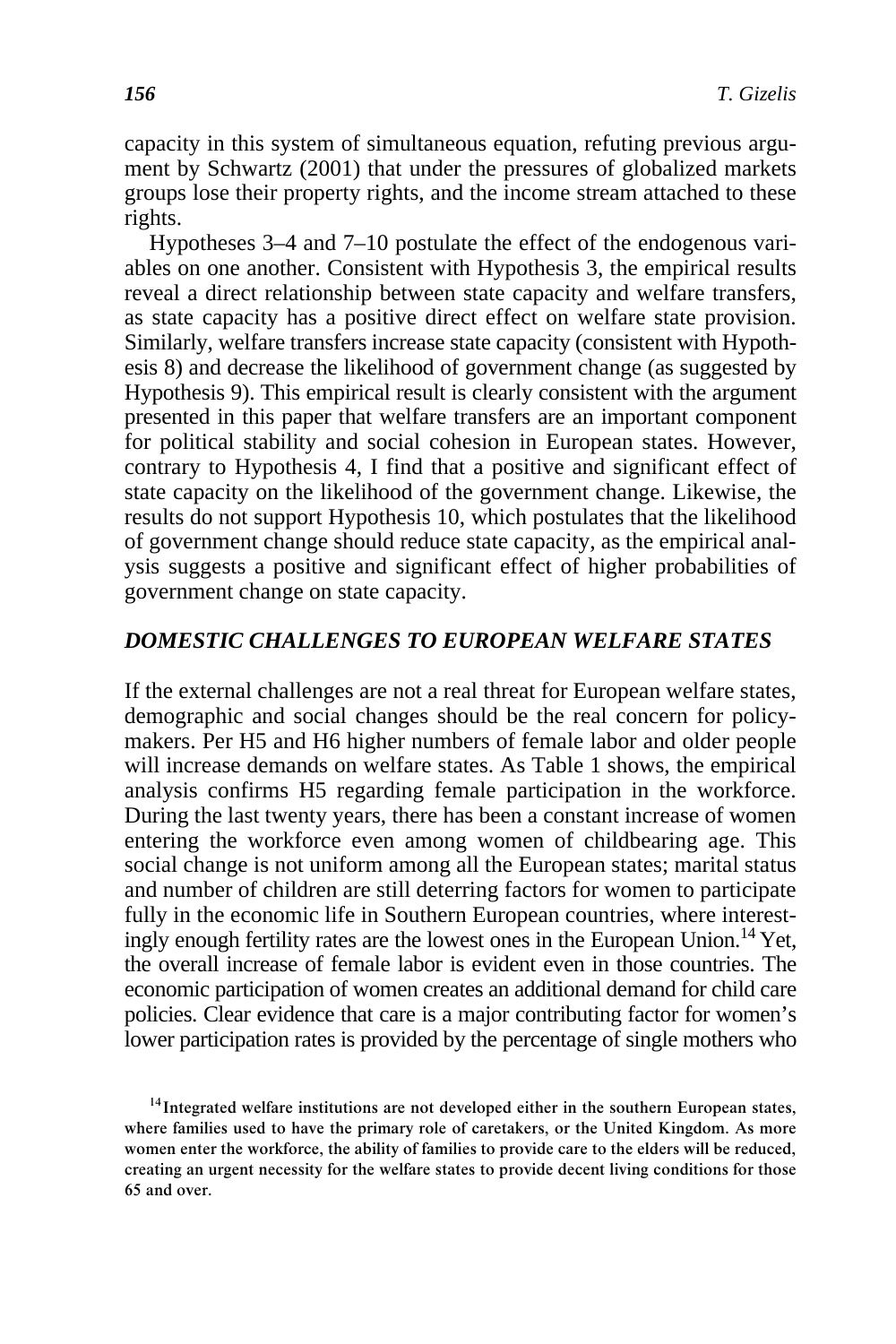| Welfare expenditure               | <b>Coefficient Estimate</b> | <b>Stand Error</b> | Z                |              |
|-----------------------------------|-----------------------------|--------------------|------------------|--------------|
| Foreign direct Investment         | 0.565                       | 0.503              | 1.120            |              |
| <b>State Capacity</b>             | 34.473                      | 8.717              | 3.950            |              |
| <b>Constitutional Govt Change</b> | 30.229                      | 34.160             | 0.880            |              |
| Unemployment 25 $(\% )$           | 0.116                       | 0.058              | 2.000            |              |
| Female Labor (%)                  | 0.724                       | 0.236              | 3.070            |              |
| Population over 65 $(\% )$        | 0.141                       | 0.544              | 0.260            |              |
| Left Gvt                          | 0.192                       | 0.120              | 1.600            |              |
| <b>Trade Oppenness</b>            | 12.890                      | 5.197              | 2.480            |              |
| Population                        | $-0.029$                    | 0.028              | $-1.010$         |              |
| Constant                          | $-73.739$                   | 27.580             | $-2.670$         |              |
| <b>Constitutional Govt Change</b> |                             |                    |                  |              |
| Welfare Exp                       | $-0.015$                    | 0.004              | $-3.710$         |              |
| Foreign direct investment         | 0.002                       | 0.006              | 0.280            |              |
| <b>Trade Oppenness</b>            | $-0.004$                    | 0.025              | $-0.150$         |              |
| <b>Economic Growth</b>            | $-0.006$                    | 0.005              | $-1.070$         |              |
| Unemployment 25 (%)               | 0.000                       | 0.001              | $-0.730$         |              |
| <b>State Capacity</b>             | 0.244                       | 0.130              | 1.870            |              |
| Population over 65 $(\%$ )        | 0.017                       | 0.006              | 3.050            |              |
| Population                        | 0.000                       | 0.000              | 1.450            |              |
| Constant                          | 0.097                       | 0.250              | 0.390            |              |
| <b>State Capacity</b>             |                             |                    |                  |              |
| Welfare Exp                       | 0.030                       | 0.008              | 3.720            |              |
| Population over $65\frac{6}{6}$   | $-0.042$                    | 0.014              | $-2.880$         |              |
| <b>Constitutional Govt Change</b> | 3.182                       | 0.702              | 4.530            |              |
| Foreign direct investment         | $-0.014$                    | 0.016              | $-0.830$         |              |
| <b>Trade Oppenness</b>            | 0.069                       | 0.083              | 0.830            |              |
| <b>CIM</b>                        | 0.782                       | 0.741              | 1.050            |              |
| Population                        | $-0.002$                    | 0.001              | $-1.530$         |              |
| Constant                          | $-0.405$                    | 0.817              | $-0.500$         |              |
| Equation                          | Obs                         | <b>RMSE</b>        | Chi <sub>2</sub> | $\mathbf{P}$ |
| Welfare Exp                       | 266                         | 7.690              | 73               | $\bf{0}$     |
| <b>Constitutional Govt Change</b> | 266                         | 0.121              | 92.21            | $\bf{0}$     |
| <b>State Capacity</b>             | 266                         | 7.395              | 63.59            | $\bf{0}$     |
|                                   |                             |                    |                  |              |

**Table 1. Joint Estimates of Welfare Expenditures, State Capacity, and Government Instability**

remain economically inactive. This situation is the case particularly in the UK and Ireland, where only half of the single mothers with children under the age of five are employed, a figure that is much lower even among married women who have children (European Commission, 2000, p.11). Women overwhelmingly occupy part-time jobs. Part-time employees do not participate in welfare state contributions and are not entitled to have social benefits;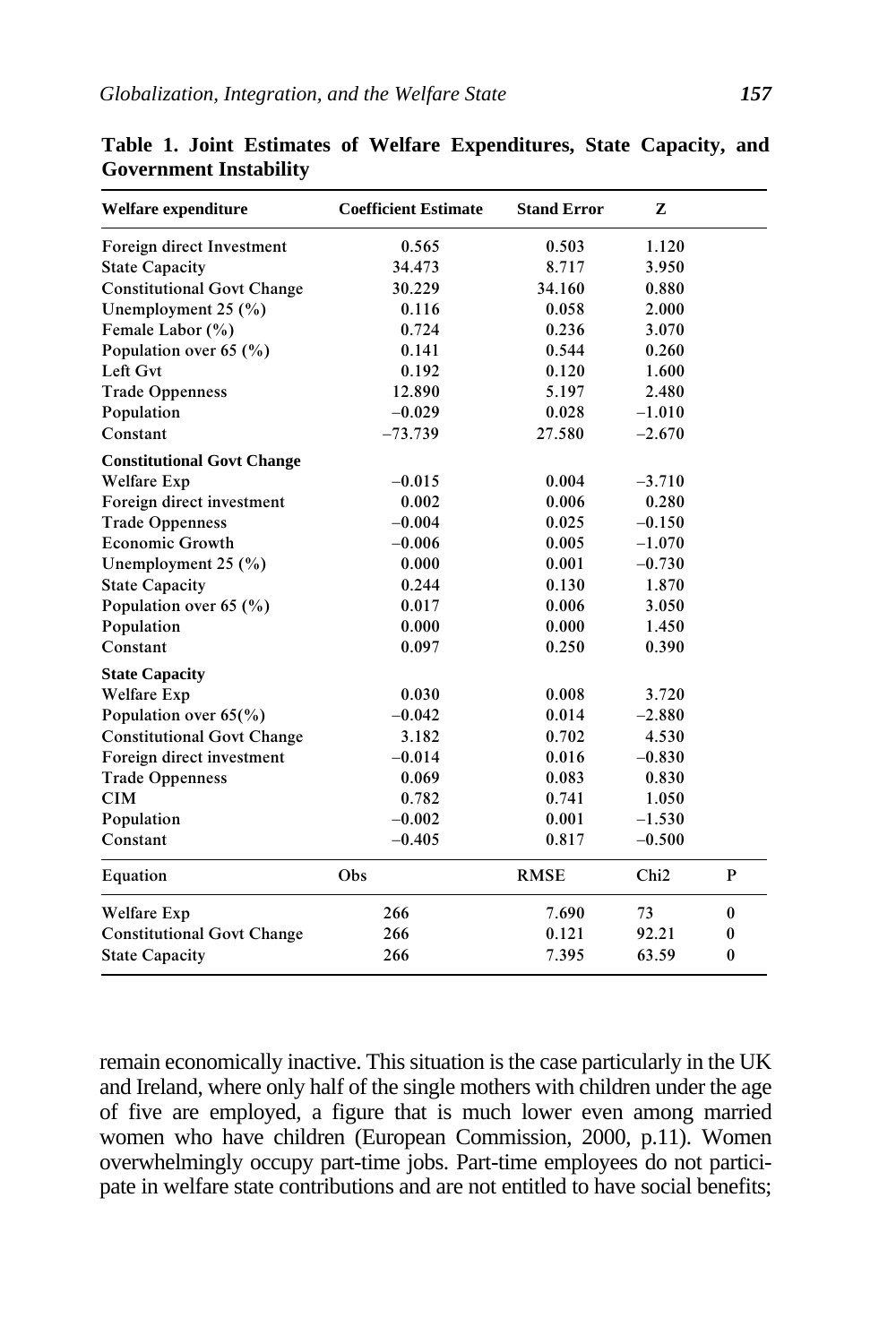therefore, they do not contribute to the financing of the welfare programs. As more women enter the work force, the pressures for welfare programs catering to their needs will also increase. Similarly, unemployment among young people increases demands on unemployment benefits.

The most interesting and counterintuitive result is that H6 (impact of population over 64 on welfare transfers) is not confirmed by the empirical analysis. Unlike the results of most of the previous studies, the higher number of older people has no significant direct impact on welfare transfers, but there is evidence that the aging of population is a burden on European welfare states. The aging of population reduces state capacity and increases political instability. Older people have stagnant or shrinking incomes, reducing the available tax basis for governments. Hence, higher numbers of citizens over 64 have adverse effects on how much the government can offer to citizens, while the burden of supporting the state and its programs is shifting to the shrinking working population (the ratio now is one person over 64 to four people of working age, while the projection for 2020 is going to be a one to three ratio and by 2040 it will be a one to two ratio). Moreover, as Table 1 shows, older people tend to be active participants in the electoral process and are willing to vote out governments that do not satisfy their demands (see in Table 1, the positive and significant coefficient of population over 64 on Government Change). The projection is for higher numbers of older voters who will favor programs that cover their needs rather than those of unemployed or female labor.

The problems of the European welfare states are getting even worse due to early retirement programs for specific professions and a large portion of population that remains unemployed during the productive years of 15–64. Aside from women who either do not enter the workforce or exit quite early (in some European countries like Greece, married women with kids have until recently had substantial benefits and an early retirement age), there is a portion of men who are also unemployed of exit the workforce at quite a young age. In the European countries, only 60% of the working age adults are fully employed, and although women consist of the majority of nonactive economic population, one third are men, and 7% are unemployed (European Commission, 2000).

The real challenge for European welfare states comes from within as they will be forced to restructure and reshape the existing welfare institutions to meet the future demands of the population. The competing interests and demands of younger people and women vs. the older and retired population, along with the shrinking of economically active populations, poses the real threat for the future of European welfare states. In this process increasing economic integration can be an asset rather than a liability for the European governments.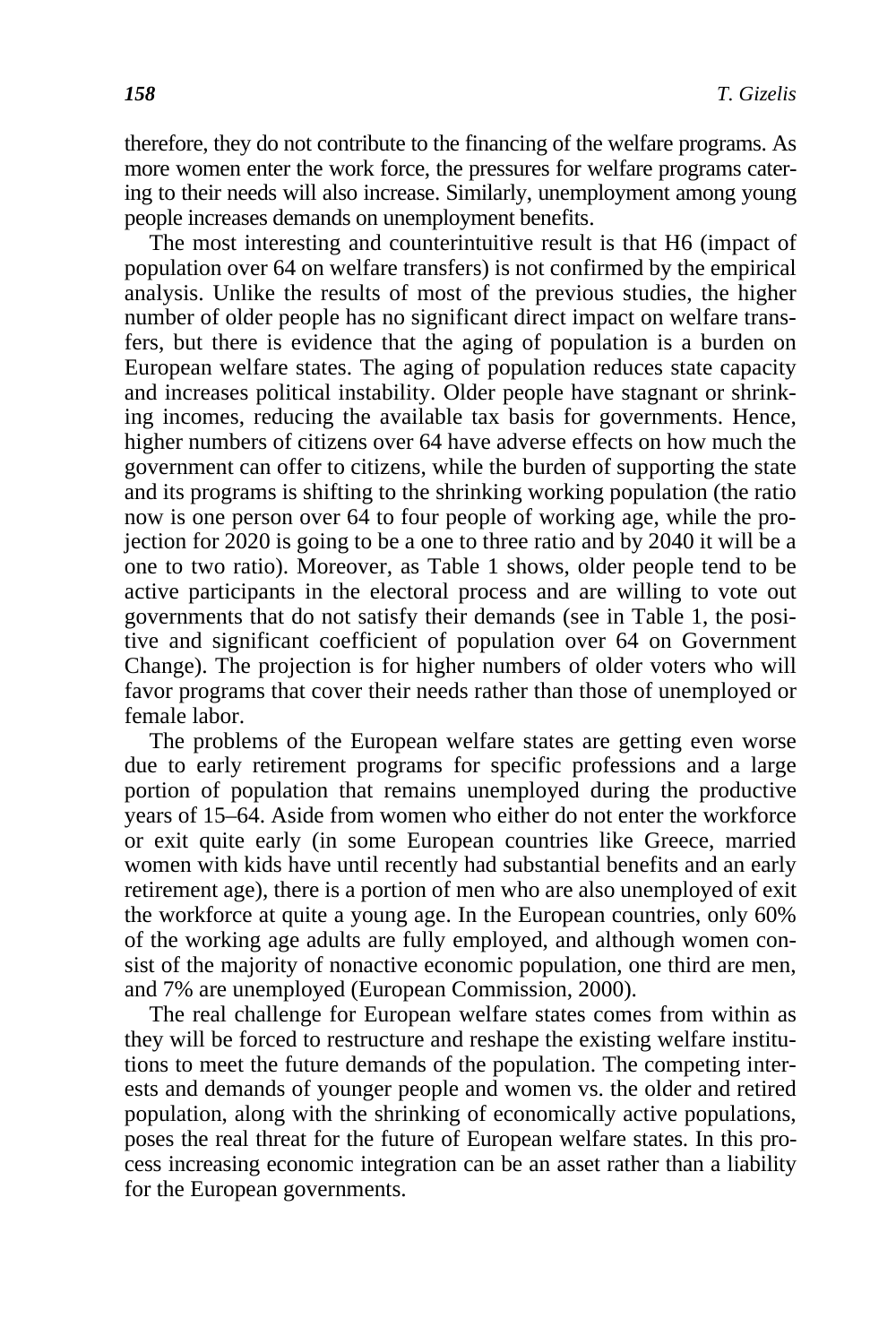#### *CONCLUSION*

The notion that European welfare states have become obsolete seems premature given the empirical evidence presented in this study. I postulate that the process of European integration has not altered the basic political calculus of governments to use welfare states to maintain political power and enhance political stability. To test the hypotheses empirically, I apply a simultaneous equations' model. The first major finding is that the globalization indicators either have no direct impact on welfare transfers (Foreign Domestic Investment), or the direct effect is positive (trade openness). This result suggests that currently there is no "race to the bottom" among the European welfare states. The second major finding is that the real constraints for policy-makers come from domestic challenges, primarily demographic changes. The aging of the European populations crates a burden on welfare states since it reduces state capacity. Moreover, as the demand for additional labor is increasing and women become the target group, governments face competing demands over welfare programs that increase social and political tensions. Ironically, further economic integration can provide governments with additional resources to face off some of the future constraints on welfare programs. A policy option is to facilitate the active participation of women in the labor force, restructuring the welfare programs away from the traditional model, which has been based on a nuclear family with the father being the primary breadwinner.

The introduction of the Euro in 12 out of the 15 European members of the European Union and the admittance of 10 new member countries in December of 2004 will bring unprecedented turbulences in European social systems. Of primary importance are the differences in economic and political structures between the original 15 members and the 10 newly admitted ones, most of which are former Communist economies. The implications of such processes in the long-term viability of the European welfare states need to be assessed.

As this study points out, welfare transfers remain a political choice controlled very much by domestic factors, such as unemployment, ageing of population, and female labor. The study can be improved by separately looking at different components of welfare programs and health expenditures and identify the impact that demographic trends have on their future. Even though simultaneous models can be very sensitive to specification, the presented empirical results indicate that the interaction of demographic factors with the ability of the states to reach the populations should be an important component in the study of welfare states in the face of increasing economic and political integration.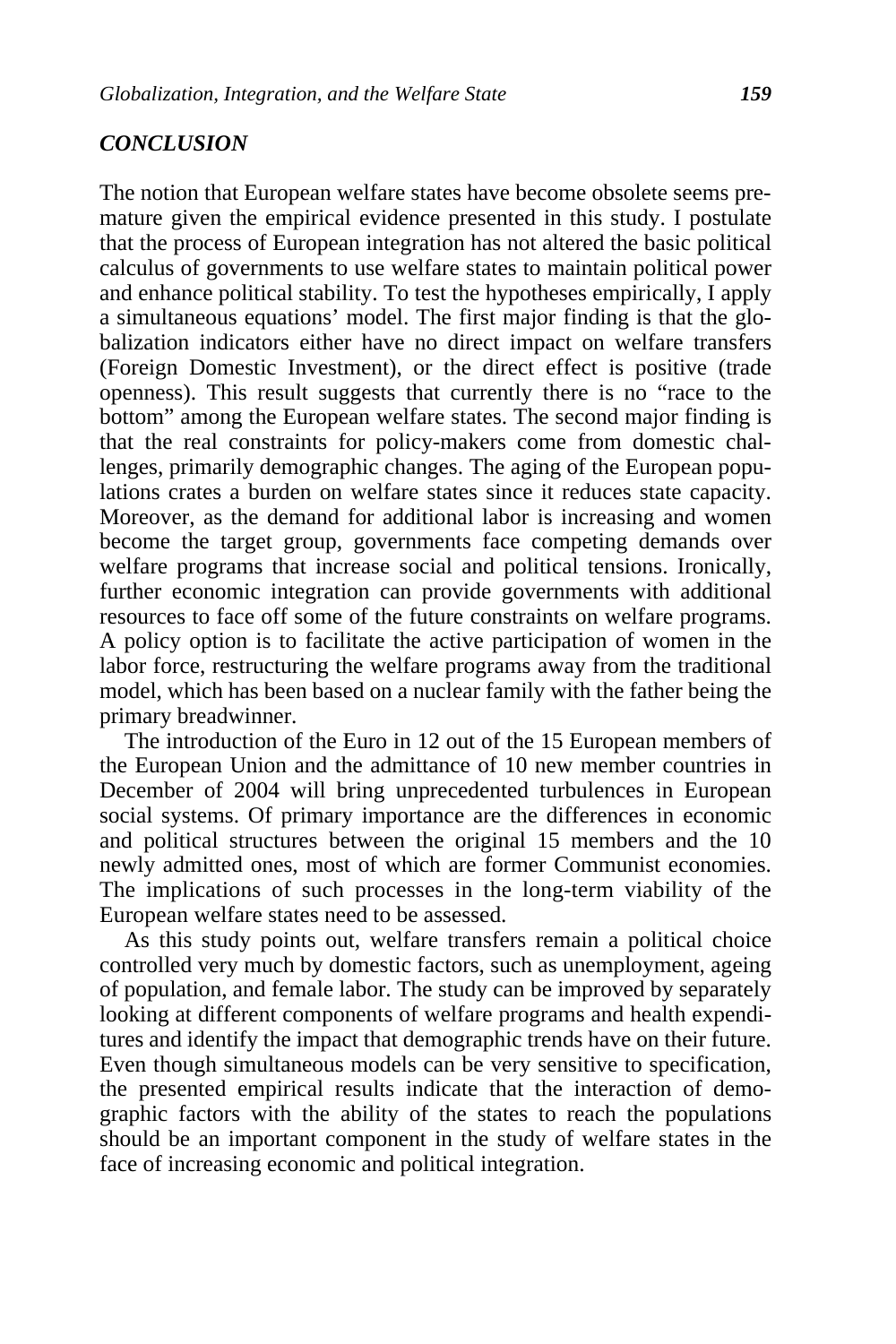#### *REFERENCES*

- Alesina, Alberto and Dani Rodrik (1991). *Distributive Politics and Economic Growth.* Working paper no. 3668. Cambridge, MA: NBER.
- Alesina, Alberto and Dani Rodrik (1994). "Distributive Politics and Economic Growth.*" The Quarterly Journal of Economics,* Vol. 109, pp. 465–490.

Arbetman, Marina and Jacek Kugler (1997). "Relative Political Capacity: Political Extraction and Political Reach," In *Political Capacity and Economic Behavior,* Marina Arbetman and Jacek Kugler, eds. Boulder, CO: Westview Press; pp. 11–47.

- Bueno de Mesquita, Bruce and Hilton L. Root (2000). "When Bad Economics Is Good Politics"; In *Governing for Prosperity,* Bruce Bueno de Mesquita and Hilton L. Root, eds. New Haven, CT: Yale University Press, pp. 1–16.
- Cerny, Philip (1999). "Globalization and the Erosion of Democracy.*" European Journal of Political Research,* Vol. 36, No.1, pp. 1–26.
- Clague, Christopher, Phillip Keefer, Stephen Knack, and Mancur Olson (1999). "Contract-Intensive Money: Contract Enforcement, Property Rights and Economic Performance." *Journal of Economic Growth* 4:2, 185–210.
- European Commission (1997). *Employment in Europe.* Brussels: Commission of the European Communities.
- European Commission (2000) *Social Protection in Europe 1999,* Luxembourg: European Communities.
- European Commission. (2000). *European Social Statistics: Social Protection (1980– 1998)*. Brussels: Commission of the European Communities.
- Eurostat, Statistical Yearbooks (1989 and 2000).
- Feng, Yi (1997) "Democracy, Political Stability, and Economic Growth." *British Journal of Political Science,* Vol. 27, pp. 391–418.
- Feng, Yi and Theodora-Ismene Gizelis (2000). "Building Political Consensus and Distributing Resources: A Trade-off or a Compatible Choice?" *Economic Development and Cultural Change,* Vol. 51, No.1, pp. 217–236.
- Feng, Yi, Jacek Kugler and Paul J. Zak (2000) "The Politics of Fertility and Economic Development." *International Studies Quarterly,* Vol. 44, pp. 667–693.
- Flora, Peter and Arnold Heidenheimer (1981) "The Historical Core and Changing Boundaries of the Welfare State." In *The Development of Welfare States in Europe and America.* Peter Flora and Arnold Heidenheimer, eds. New Brunswick: Transaction Books, pp. 17–33.
- Goodin, Robert and Julian Le Grand (1987). *Not Only the Poor: The Middle Classes and the Welfare State,* London, Boston, Sydney, Wellington: Allen and Unwin.
- *Government Finance Statistics* (2001). "Manual." *International Monetary Fund.*
- Greene, William H. (1990) *Econometric Analysis,* Englewood, NJ: Prentice Hall.
- Hicks, Alexander and Joya Misra (1993). "Political Resources and the Growth of Welfare in Affluent Capitalist Democracies, 1960–1982." *American Journal of Sociology,* Vol. 99(November), pp. 668–710.
- Higgins, Alexander G. (2000). Leaders Discuss Wealth Disparities. Associated Press (January 28, 10:04 EST).

International Monetary Fund. *Government Finance Statistics Yearbook,* various issues.

International Monetary Fund. *International Financial Statistics,* various issues.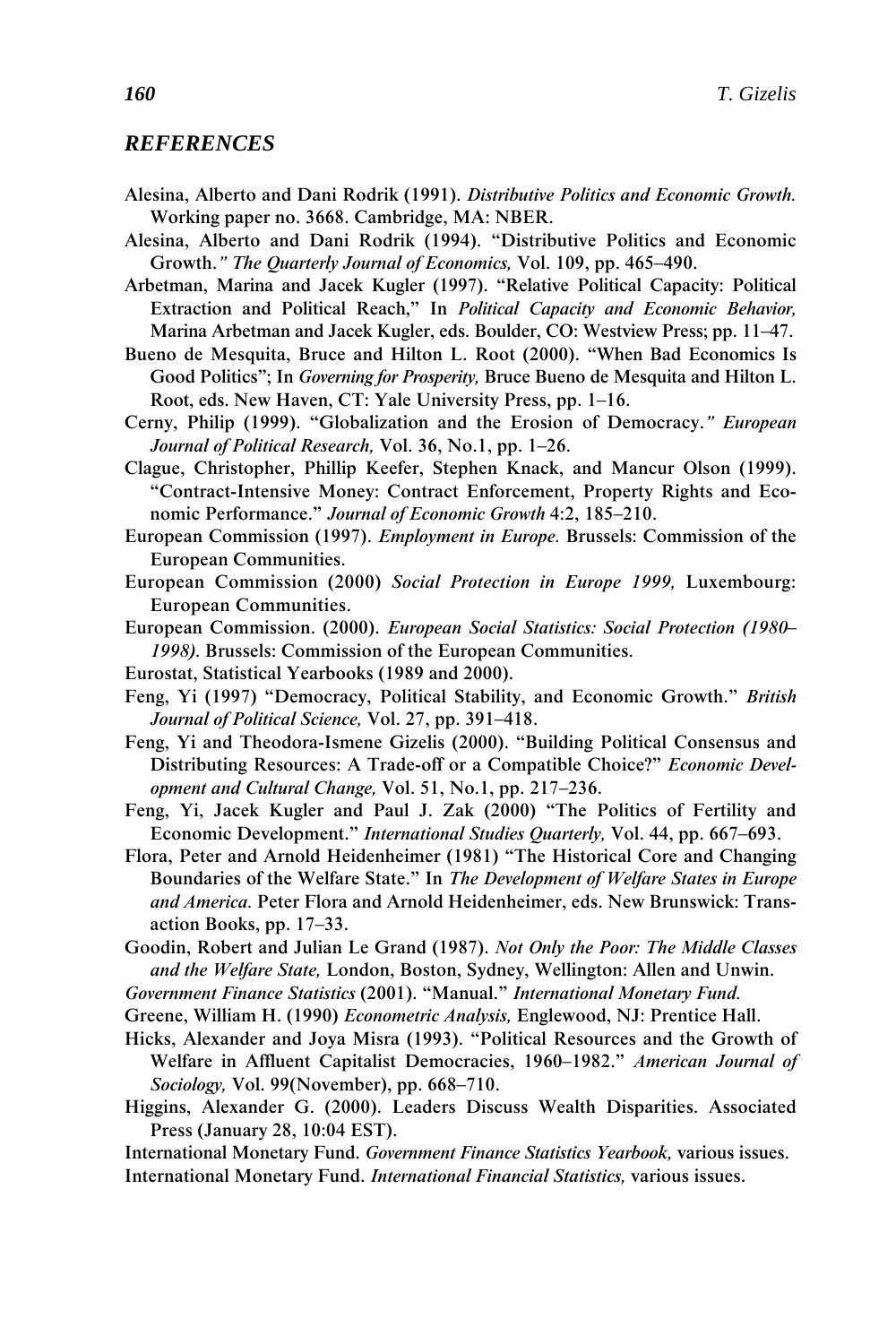- Iversen, Torben (2001) "The Dynamics of welfare State Expansion: Trade Openness, De-Industrialization, and Partisan Politics." In *The New Politics of the Welfare State,* Paul Pierson, ed. New York: Oxford University Press, pp. 45–79.
- Korpi, Walter (1989). "Power, Politics, and State Autonomy in the Development of Social Citizenship: Social Rights during Sickness in Eighteen OECD Countries Since 1930." *American Sociological Review,* Vol. 54, No. 3, pp. 309–328.
- Kugler, Jacek, Yi Feng, and Paul Zak (1998–2001). *POEFD: The Political Economy of Growth, Migration, and Fertility.* National Science Foundation Grant (Grant Ref No. SBR-9730474).
- Lecallion, Jack, Felix Paukert, Christian Morrison, and Dimitri Germidis (1984). *Income Distribution and Economic Development: Analytical Survey. Geneva: Inter*national Labor.
- Leisink, Peter and Harry Coenen (1993). Work and Citizenship in the New Europe. In *Work and Citizenship in the New Europe,* Harry Coenen and Peter Leisink, eds., London: Edward Elgar.
- Lesage, Dries (2001), "European Taxation Policy, National Preferences and Institutional Constraints." Paper presented in the 4th Pan-European International Relations Conference, Canterbury 8–10. September.
- Lindert, Peter (1994). "The Rise of Social Spending, 1880–1930." *Explorations in Economic History* Vol. 3, pp. 1–37.
- Manow, Philip (2001). "Comparative Institutional Advantages of Welfare States Regimes and New Coalitions in Welfare State Reforms." In *The New Politics of the Welfare State,* Paul Pierson, ed., New York: Oxford University Press, pp. 146–164.
- Maltzet, Allan H and Scott H. Richard (1981). "A Rational Theory of the Size of the Government." *Journal of Political Economy,* Vol. 89, pp. 403–418.
- Mueller, John (2000). Social Security Reform. http://www.ncpssm.org/issues/ social\_security/mueller\_winners.html.
- OECD (2000). *OECD Social Expenditure Database, 1980–1997.* OECD.
- Pampel, Fred C. and John B. Williamson (1989). "Welfare Spending in Advanced Industrial Democracies, 1950–1980." *American Journal of Sociology,* Vol. 93, No. 6, pp. 1424–56.
- Perotti, Roberto (1993). "Political Equilibrium, Income Distribution, and Growth." *Review of Economic Studies,* Vol. 60, pp. 755–776.
- Perotti, Roberto (1996). "Growth, Income Distribution, and Democracy: Whate the Data Say." *Journal of Economic Growth,* Vol. 1, pp. 149–187.
- Person, Torsten and Guido Tabellini (1994). "Is Inequality Harmful for Growth? Theory and Evidence." *American Economic Review,* Vol. 84, No. 3, pp. 600–621.
- Person, Paul (1996). "The New Politics of the Welfare State." *World Politics,* Vol. 48, No. 2, pp. 143–179.
- Person, Paul (2001a). "Introduction: Investigating Welfare State at Century's End." In *The New Politics of the Welfare State,* Paul Pierson eds., New York: Oxford University Press, 1–17.
- Person, Paul (2001b) "Post-industrial Pressures on the Mature Welfare State." In *The New Politics of the Welfare State,* Paul Pierson ed., New York: Oxford University Press, pp. 80–106.